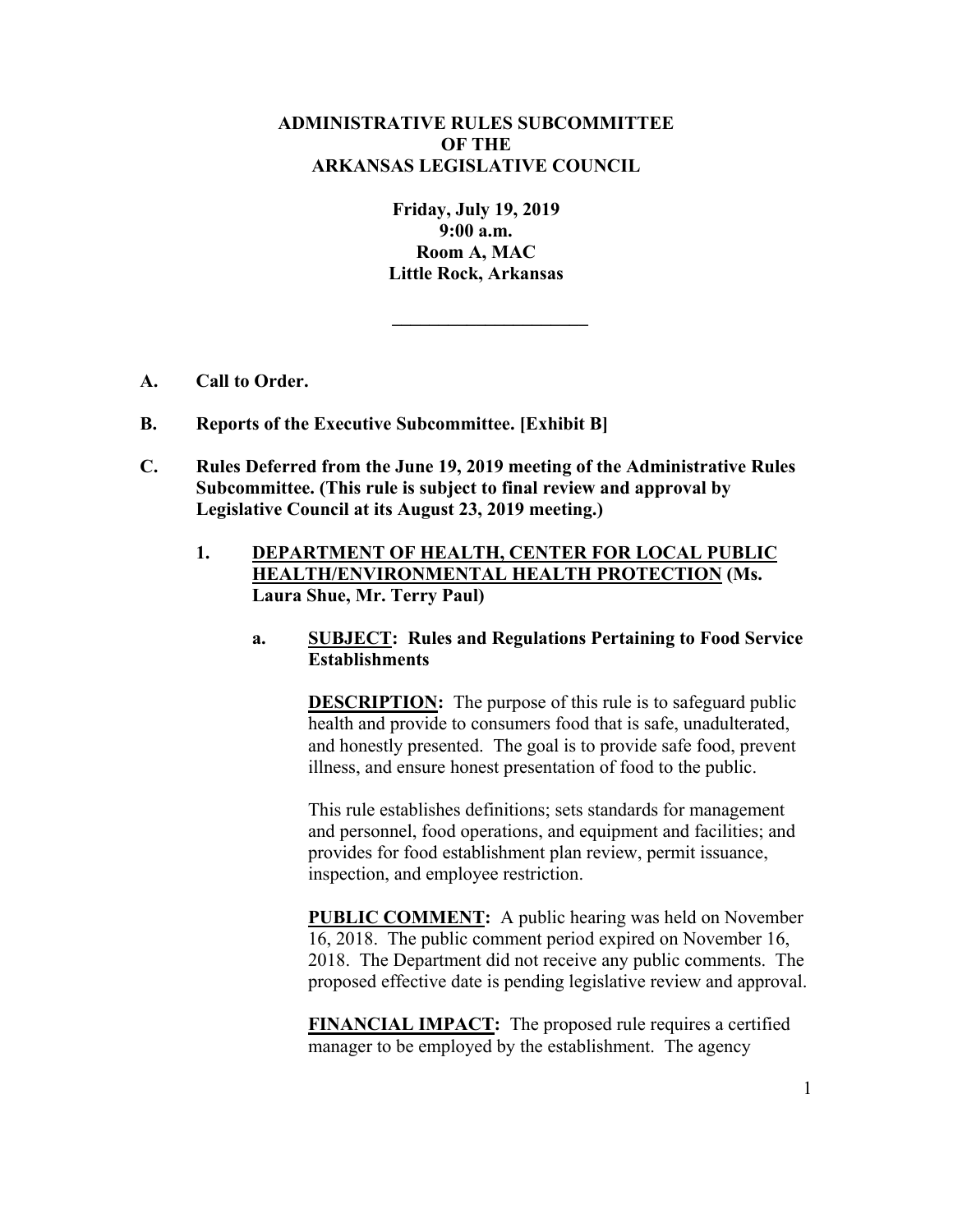reported that the food-certified-manager requirement adds minimal cost to the operation of a food service establishment. Several nationally recognized online and in-person trainings are available for less than \$200 for each certification. These certifications are renewable on a three-to-five year cycle.

**LEGAL AUTHORIZATION:** The State Board of Health is authorized to make all necessary and reasonable rules and regulations of a general nature for the protection of public health and safety and the general amelioration of the sanitary and hygienic conditions within the state. *See* Ark. Code Ann. § 20-7-  $109(a)(1)$ . The Board is authorized to promulgate rules for the efficient enforcement of the Food, Drug, and Cosmetic Act. *See* Ark. Code Ann. § 20-56-219. Additionally, the Director of the Department of Health has the power and authority to prevent the proliferation of infections and contagious and communicable diseases resulting from unsanitary food-service operations. *See*  Ark. Code Ann. § 20-57-203.

## **D. Rules Filed Pursuant to Ark. Code Ann. § 10-3-309.**

# **1. ARKANSAS PROFESSIONAL BAIL BONDSMAN LICENSING BOARD (Mr. Larry Peters)**

## **a. SUBJECT: Recovery Fund**

**DESCRIPTION:** The agency's stated purpose of this proposed rule is to guide the disbursement of payments from the Bail Bond Recovery Fund to Arkansas Courts when a Professional Bail Bondsman Company defaults on a court order. The recovery fund was started under Ark. Code Ann. § 17-19-301 in 2013.

If such a default happens, the security deposit of the licensee must first be expended, and at that time only, will this fund be affected and then under guideline approved by the Bail Bondsman Board each calendar year, with the formula based upon the fund balance. In no year may the disbursement from the fund exceed one half of the fund balance as of the beginning year.

**PUBLIC COMMENT:** A public hearing was held on June 14, 2019. The public comment period expired on June 14, 2019.

The Arkansas Professional Bail Bond Company and Professional Bail Bondsman Licensing Board (APBBLB) provided the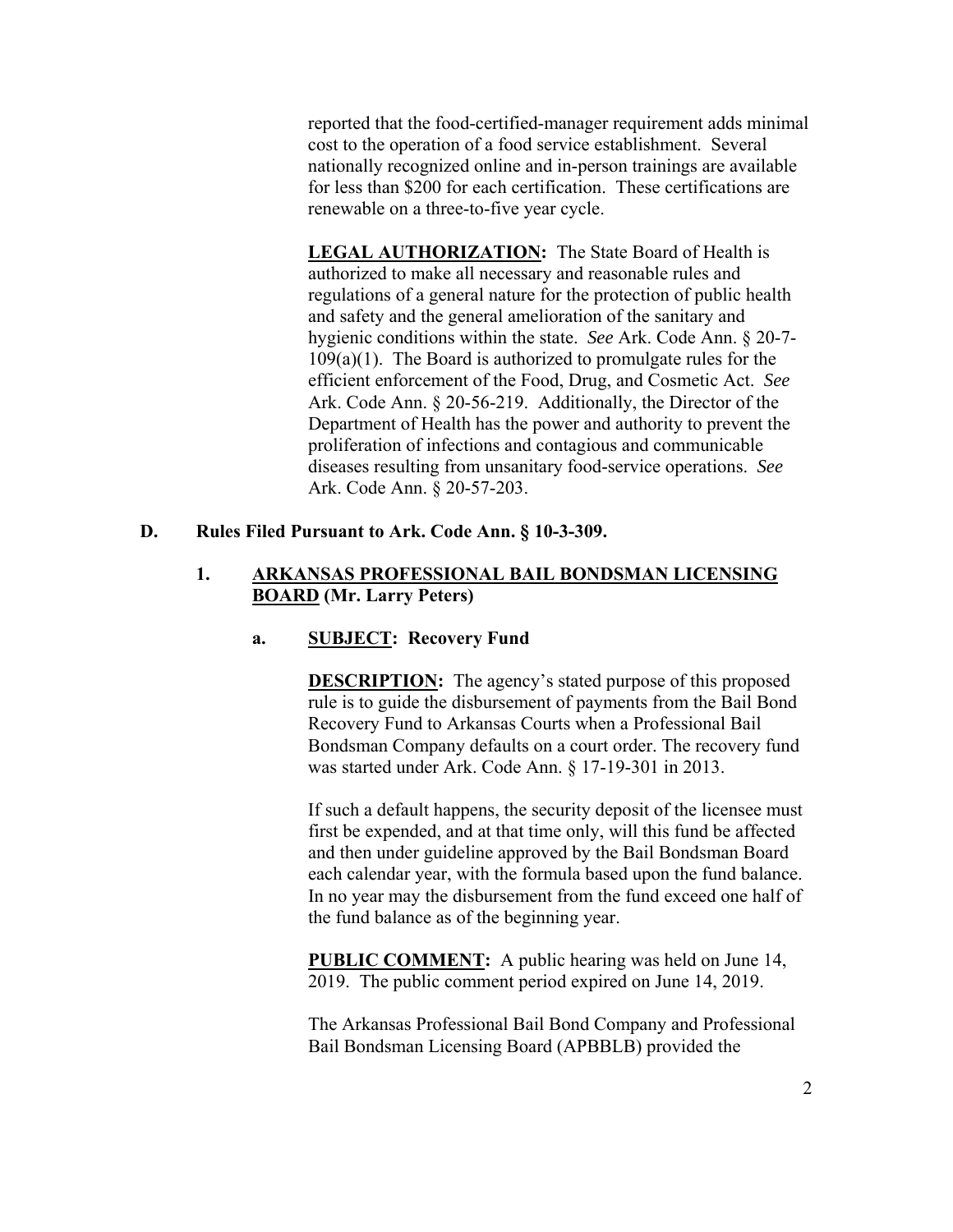following summary of the comments that it received and its responses thereto:

## Brian Clary, Deputy Prosecuting Attorney, 22<sup>nd</sup> Judicial District of Arkansas

The Arkansas Professional Bail Bondsman Licensing Board (the "Board") received one public comment. The commenter suggested that the Bail Bond Recovery Fund should be used to pay on any bail bond issued after the effective date of Ark. Code Ann. § 17-  $19-301(g)$ . Second, the commenter suggested that the rule should establish a "priority of claims" to be paid given the individual and combine limitations imposed on recovery by the rules. Third, the commenter, while acknowledging limits on the amount to be paid out of the fund are prudent, he suggests the ability to exceed the limits should be put in the rules in the event less than 50% of the fund's balance is paid each year.

**RESPONSE:** The Board appreciates the comments that were received and has taken them into consideration. The Board will only allow payment of forfeitures of bail bonds incurred after the effective date of this rule. It is not believed that retroactively applying the rule to forfeitures dating back to 2013, the effective date of the Act, would be prudent use of the fund and could potentially prematurely deplete the fund. Secondly, while the rule does not explicitly lay out a priority for payment of claims, claims will be paid out of the recovery fund in the order that notice of the forfeiture is received by the Board. Finally, the Board, after stakeholder input, has decided to limit the amount of money paid out per forfeited bond to \$10,000 per bond. This limit will enable the Board to monitor the use of the fund. Should it appear that more should be paid out in successive years, the Board will amend this rule to increase the payout maximum.

In addition, Suba Desikan, an attorney with the Bureau of Legislative Research, asked the following questions:

(1) On the financial impact statement, the Board indicated that this rule will have a financial impact, but listed zero cost of implementation and listed "unknown" for both the fund source and the total for additional costs. Could you please explain and clarify why both of these are unknown?

**RESPONSE**: I believe the answer on the Financial Impact Statement should not have reflected that there will be a financial impact. The Act that enables the present rulemaking was passed in 2013 and mandated that a fee of \$4.00 be assessed for any bond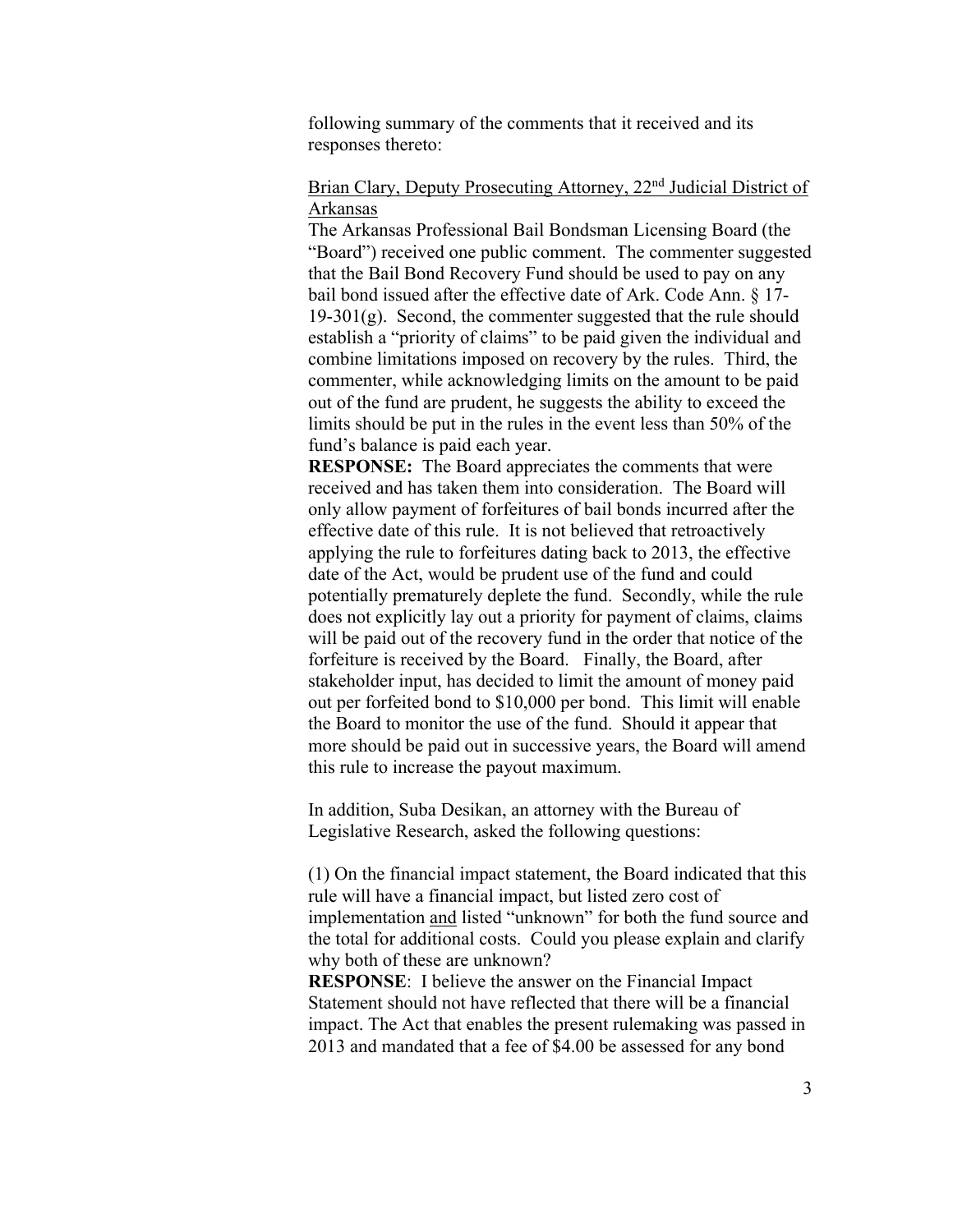that is written to go toward the bail bond recovery fund. The fee has been collected since that time and will not require any "new" money. The fee is passed on to the consumer (i.e. the individual posting bond) and will not be borne by any governmental entity or municipality.

**[A revised financial impact statement indicating no financial impact and "0" additional cost of the rule was submitted. The total estimated cost for the current fiscal year to any private individual, entity and business subject to the rule was revised to reflect \$231,744, with the explanation that the Bail Bond Recovery Fund is made up of \$4 taken from each bail bond written in the State to cover forfeited bail bonds.]** 

(2) On the financial impact statement, the Board indicated "unknown" for the total estimated cost by fiscal year to state, county, and municipal government to implement this rule and offered no explanation as to how government is affected. Could you please explain and clarify this.

**RESPONSE:** This rule will not create a negative financial impact to any state, county or municipal government; rather, this rule creates a means to disburse monies collected pursuant to Ark. Code Ann. § 19-6-826 to make courts "whole" in instances when a bail bond company fails to surrender a defendant to the Court in a timely fashion.

**[A revised financial impact statement was submitted reflecting "0" cost by fiscal year to state, county, and municipal government to implement this rule.]** 

(3) On the markup version of the rule, in Section (A)(2), could you point me to the section of Ark. Code Ann. § 17-19-112 that authorizes seizure of the security deposit?  $\S17-19-208(b)(1)$  seems to address this, but there is no reference to "seizure" there either, so I wanted some clarification.

**RESPONSE:** Ark. Code Ann. § 17-19-112(b) read in conjunction with Ark. Code Ann. § 17-19-208 covers this process. When a bail bond company receives its initial license from the bail bond licensing board, they are required to provide an irrevocable letter of credit from an Arkansas chartered bank or a federally chartered bank in Arkansas or a certificate of deposit (covered in Ark. Code Ann. § 17-19-205). For new companies, the minimum requirement is a CD/credit in the amount of \$250,000. If a bail bond company/agent fails to deliver a defendant to a hearing, the court will send notice to the bail bond licensing board of that occurrence. The board then sends a letter to the bail bond company giving them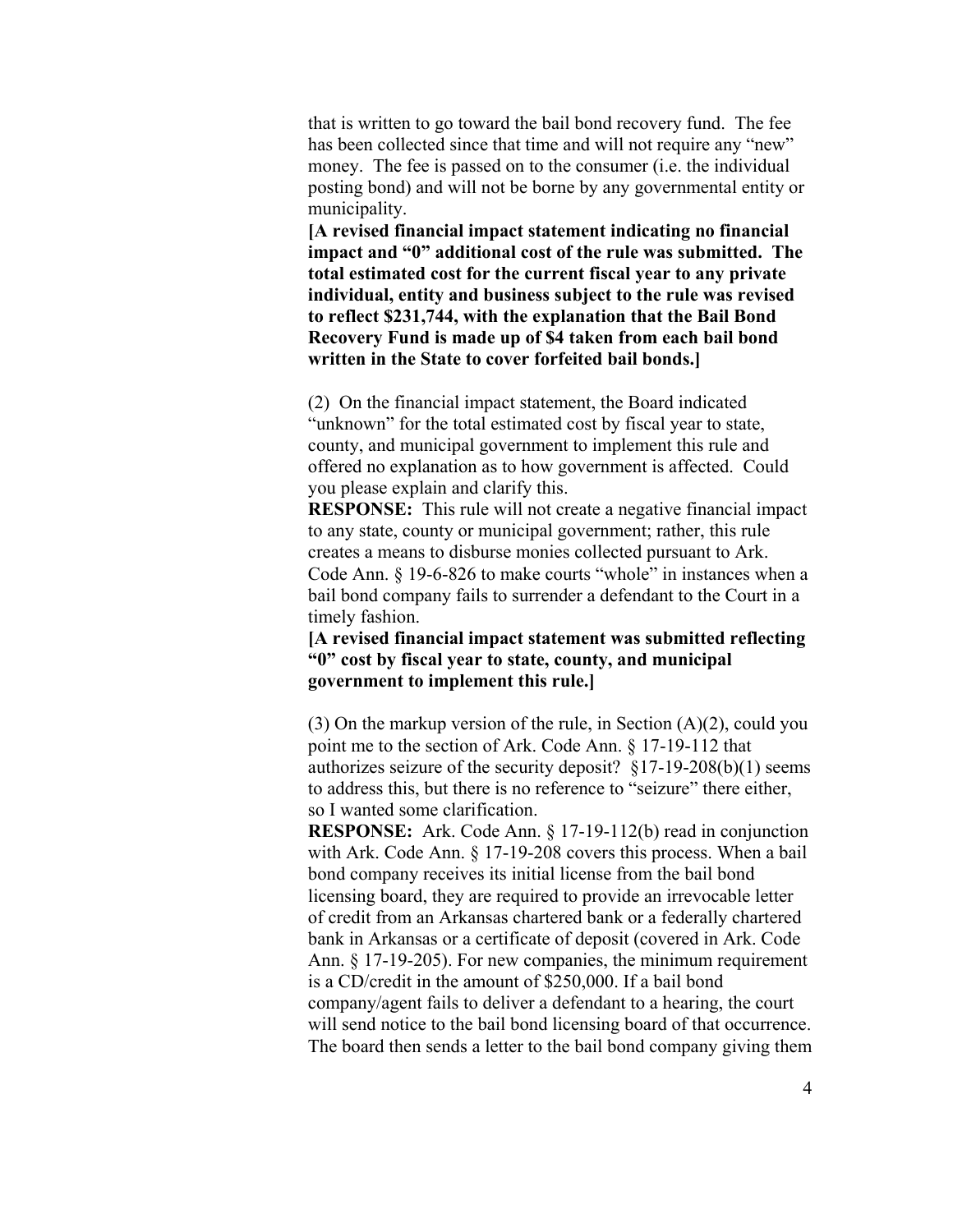ninety-days per statute to pay the forfeited bond amount. If the company does not within the 90-days, and after notice and a hearing, the bail bond board can order the amount of the forfeited bond to be "seized" from the account or CD pledged to the Board. If there is enough money in the account/CD to cover the amount owed to the Court, the bail bond recovery fund is not touched; however, there still some "legacy" companies that exist in Arkansas that were licensed prior to 1989 and were only required to have account/CD on file to cover \$25,000 in bail bonds (some even further back were only required to have \$5,000 on account) and from 1989 to 2009 were only required to have \$100,000. These "legacy" companies or companies suffering financial difficulties are the ones we envision needing to access the recovery fund. While the term "seized" is not technically in statute, that is the reality of the process of the Board recovering money from the CD/account of the company.

 $(4)$  On the markup version of the rule, in Section  $(A)(3)$ , you used the word "disperse," but then refer to it as "disbursement" in (B). The code uses "transmit" in Ark. Code Ann. § 17-19-208(b)(1). Is the Board comfortable with using "disperse?" **RESPONSE:** I am happy to discuss this one further, but per the response to question #3 I think we are comfortable saying "disperse" because this is a slightly different process than what is contemplated under Ark. Code Ann. § 17-19-208(b)(1).

(5) I noticed that the rule being amended is entitled, "Rule and **Regulation** I – **Regulation** of Bail Bond Business" (emphasis added). Act 315 of 2019 was passed "to eliminate unnecessary references to regulations and to provide for consistent references to rules throughout the Arkansas Code." Is the Board comfortable with calling it a "regulation?"

**RESPONSE:** This rule has been pending review since well before the 92<sup>nd</sup> General Assembly and the enactment of Act 315. If we can avail ourselves of Act 315 and provide a markup that strikes through Regulation throughout we will be happy to do that. If not, we would like to see the rule reviewed as is with the understanding that we will notify SOS pursuant to Act 315 that we want "regulation" struck throughout the board's rules.

**[A revised markup was submitted striking the word "Regulation," with the new title "Rule 1 – Rules of the Bail Bond Business."]** 

The proposed effective date of this rule is August 1, 2019.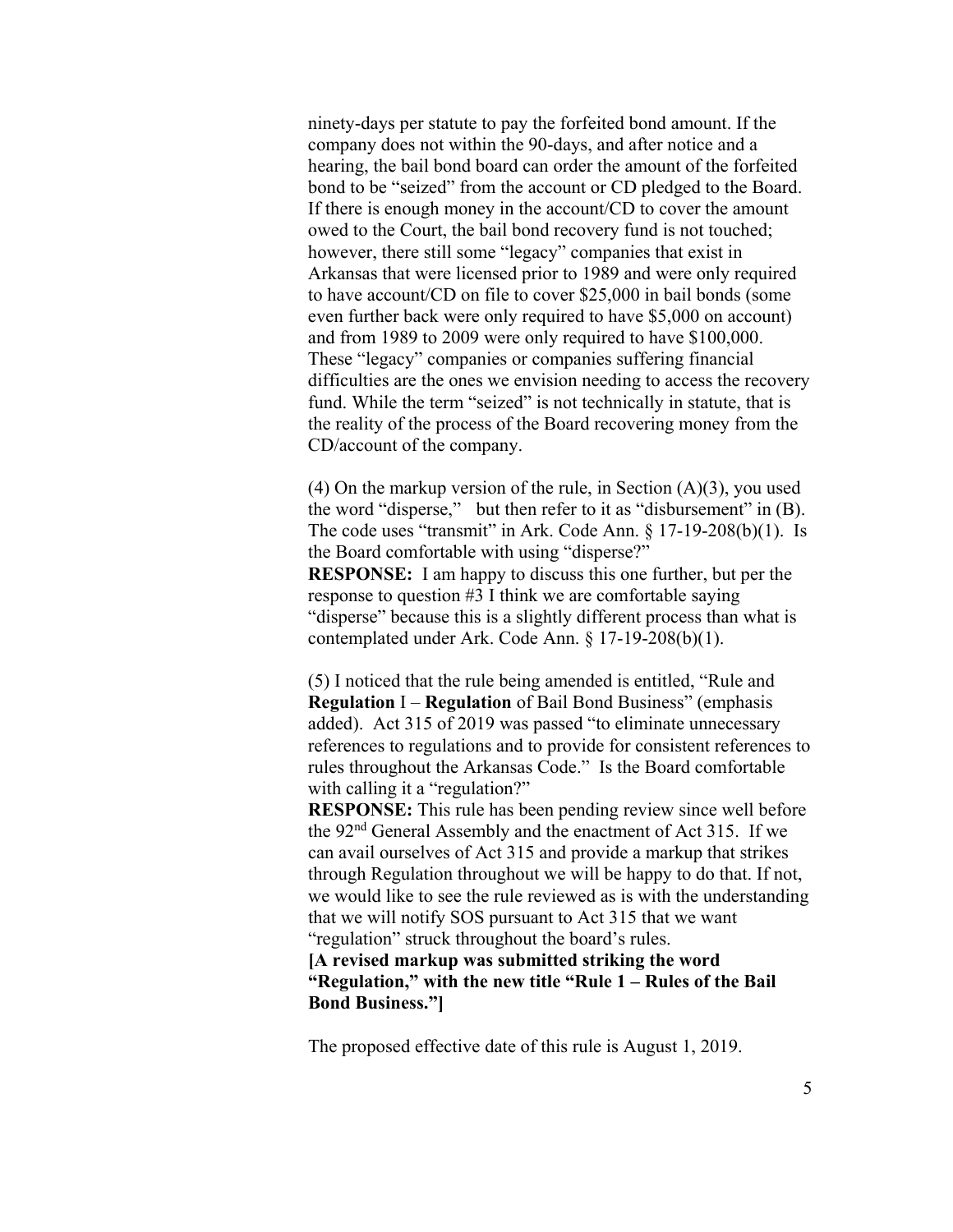**FINANCIAL IMPACT:** The agency initially stated that there is a financial impact and quantified that impact as "unknown." However, a revised statement was submitted indicating no financial impact.

**LEGAL AUTHORIZATION:** APBBLB was created pursuant to the Arkansas Professional Bail Bond Company and Professional Bail Bondsman Licensing Act, which was subsequently codified as Ark. Code Ann. § 17-19-106. General rulemaking authority to "enable [the Board] to effectively and efficiently carry out its official duty of licensing and regulating professional bail bond companies and professional bail bondsmen" is found in Ark. Code Ann. § 17-19-106(b)(5).

This rule adds section 42, entitled "Bail Bond Recovery Fund," to Rule 1 of the APBBLB Rules. The Bail Bond Recovery Fund ("the fund") was established pursuant to Ark. Code Ann. § 19-6- 826. Per statute, the fund consists of all moneys collected under Ark. Code Ann. § 17-19-301(g) and any other revenues authorized by law. Monies in the fund are designated to be "used exclusively for the recovery of forfeited professional bonds." Specific rulemaking authority to promulgate rules concerning "the disbursements of the fund" and to promulgate rules "to suspend, revoke, or take disciplinary action for noncompliance in failure to remit or pay fees [ ] or for failure to report under this section" is granted to APBBLB, pursuant to Ark. Code Ann. § 19-6-826(d).

# **2. DEPARTMENT OF ENVIRONMENTAL QUALITY, OFFICE OF AIR QUALITY (Mr. Micheal Grappe, Mr. Stuart Spencer)**

## **a. SUBJECT: Regulation No. 19: Regulations of the Arkansas Plan of Implementation for Air Pollution Control**

**DESCRIPTION:** The purpose of this rule is to adopt the 2015 ozone national ambient air quality standard ("NAAQS") promulgated by the United States Environmental Protection Agency ("EPA") on October 26, 2015, 80 FR 65292. Adoption of the 2015 ozone NAAQS by the Arkansas Pollution Control and Ecology Commission ("APC&EC") is required under Ark. Code Ann. § 8-4-318(b)(1) for submission by the Arkansas Department of Environmental Quality ("ADEQ") of revisions to the state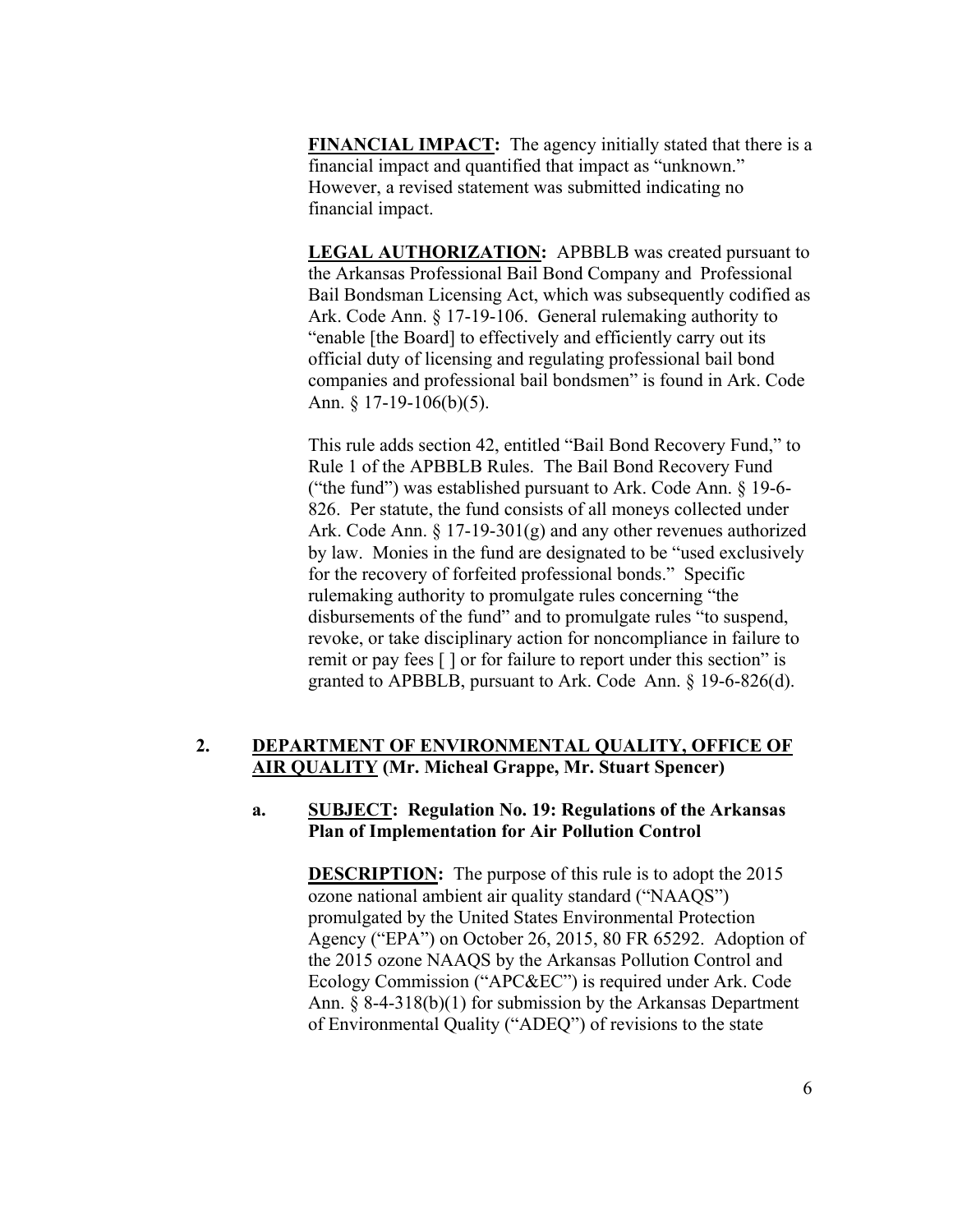implementation plan demonstrating compliance with Clean Air Act § 110 requirements for the standard to the EPA.

**PUBLIC COMMENT:** A public hearing was held on November 16, 2018. The public comment period expired on November 30, 2018. No comments were received.

The proposed effective date is pending legislative review and approval.

**FINANCIAL IMPACT:** The agency states that the amended rule has no financial impact.

**LEGAL AUTHORIZATION:** Arkansas Code Annotated § 8-4- 311(b)(1)(A) provides that the Arkansas Pollution Control and Ecology Commission ("Commission") shall have the power to promulgate rules for implementing the substantive statutes charged to the Arkansas Department of Environmental Quality ("Department") for administration. Pursuant to Ark. Code Ann. § 8-4-318, the Department shall develop National Ambient Air Quality Standards ("NAAQS") state implementation plans; except with regard to permitting decisions for major source construction, NAAQS are not effective until adopted by the Commission under Ark. Code Ann. § 8-4-311(b). *See* Ark. Code Ann. § 8-4-  $318(a)(1)$ ,  $(b)(1)$ . The agency states that the rulemaking is further required to comply with federal law, specifically, 80 FR 65292.

## **3. DEPARTMENT OF HUMAN SERVICES, PROVIDER SERVICES & QUALITY ASSURANCE (Mr. Craig Cloud)**

## **a. SUBJECT: Rules for the Arkansas Long Term Care Facility Nursing Assistant Training Program**

**DESCRIPTION:** When the rule was initially submitted for legislative review and approval, DHS provided the following description:

1. Section VI of the Rules for the Arkansas Long Term Care Facility Nursing Assistant Training Program is being amended to allow Long-Term Care Nursing Assistant Programs to hire classroom instructors that may not meet the minimum requirement of at least one (1) year of long-term care nursing services experience within the last five (5) years, provided that the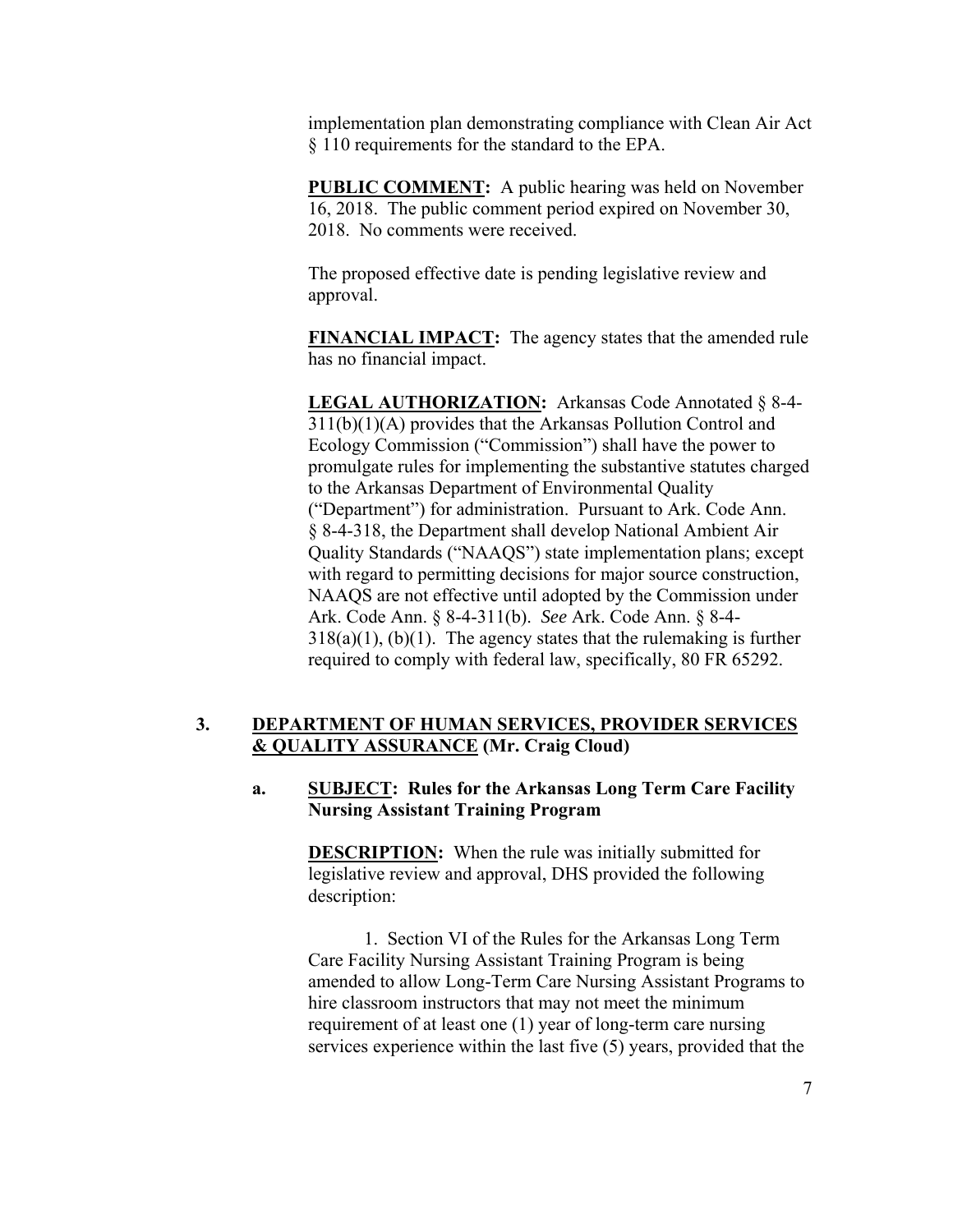classroom instructor completes the long-term care education course approved by DPSQA. This provides training programs, especially rural training programs, the ability to recruit instructors that may not meet the minimum requirement of having at least one (1) year of long-term care experience in recent years, since this long-term care education course will be offered as a substitute for this requirement.

 2. Long-Term Care Nursing Assistant Training Program curriculum has been updated to reflect current best practices to include lesson plans on resident rights, protecting the profession (specifically the content on reporting abuse, neglect, and misappropriation), and the lesson plan related to Cognitive Impairment/Alzheimer's/Dementia (specifically the content on the person-centered approach to caring for residents with Alzheimer's and Dementia). The curriculum has also been updated to remove content related to three skills that are no longer part of the Certified Nursing Assistant (CNA) scope of practice, including feeding using a syringe, checking for impaction, and performing an enema. The Works Cited page on the "proposed" version of the curriculum lists the sources used to update the curriculum to reflect current best practices.

At the July 8, 2019 meeting of the Senate and House Committees on Public Health, Welfare, and Labor, DHS announced its intent to remove the revisions to Section VI of the Rules for the Arkansas Long Term Care Facility Nursing Assistant Training Program from the promulgation packet and request that the Committees review only the portion of the promulgation packet concerning the Long-Term Care Facility Nursing Assistant Training Curriculum.

DHS further stated that, at the Administrative Rules Subcommittee meeting, it will request the Subcommittee, pursuant to Section 1(f)(5)(B) of the Rules of the Administrative Rules Subcommittee of the Legislative Council, to review and approve only the portion of the promulgation packet concerning the Long-Term Care Facility Nursing Assistant Training Curriculum.

**PUBLIC COMMENT:** The public comment period expired on May 18, 2019. There was not a public hearing.

Per the agency, CMS approval is not required for these rule changes.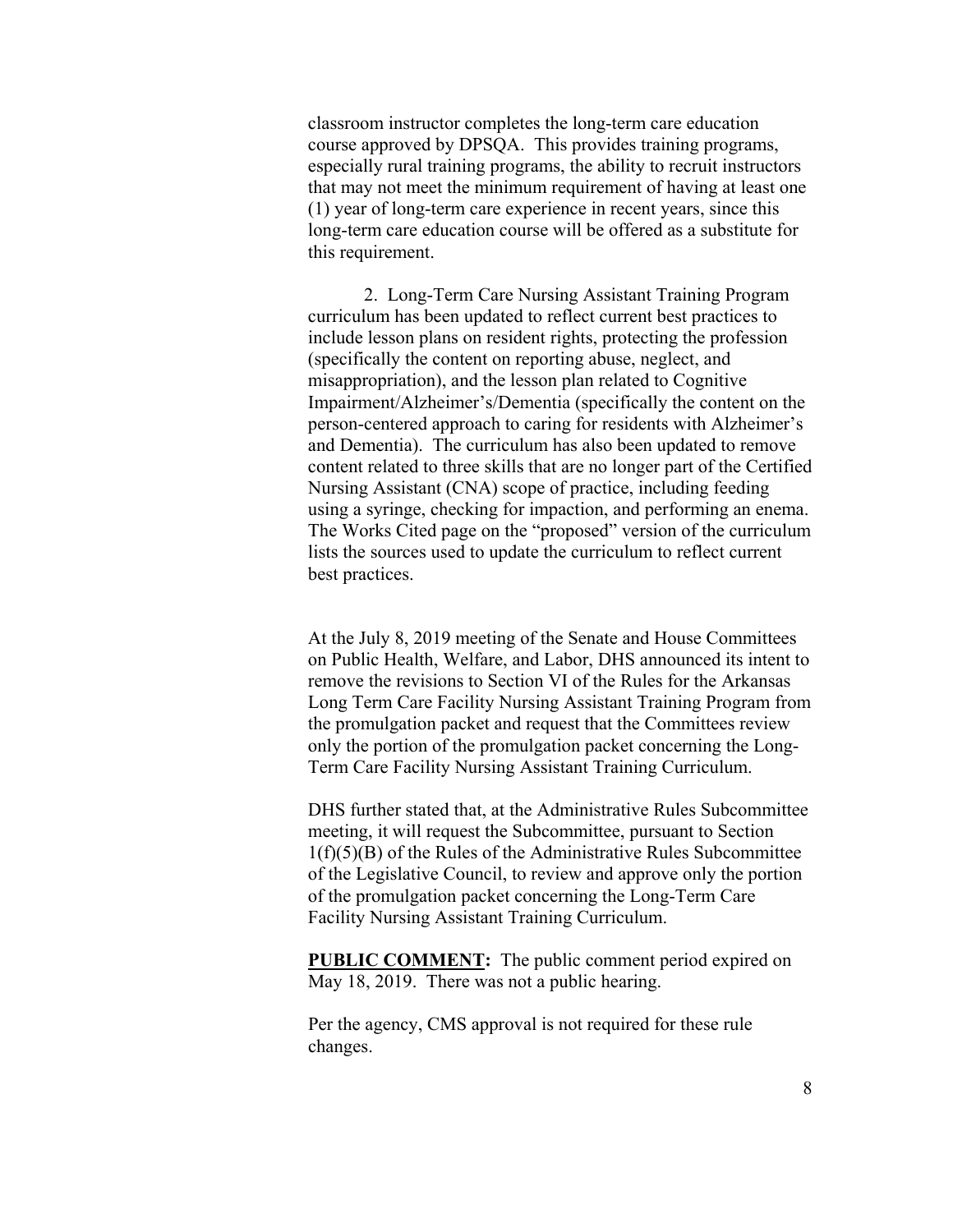The agency provided the following summary of the comments that it received and its responses thereto:

#### **Holly Johnson, Assistant Attorney General**

**Comment:** As to the education course that the rule proposes to substitute for the one year (at least) of long-term care nursing services within the last five (5) years, there is no information as to what the course would actually entail. The rule does not indicate how long the course would be, who would teach the course, when the course would be taught, or who would ultimately determine that the course is sufficient to serve as a replacement for the one year of long-term care nursing services that would be replaced. **Response:** DHS will partner with subject matter experts to develop the long-term care education course content, market the course to current Nurse Aide Training Programs across the state, deliver the course, and evaluate the course materials and course delivery. DHS expects this course to cover any recent regulatory changes occurring during the previous two years that impact CNA scope of practice, incident and accident reporting processes, resident rights, etc. This course will provide a mechanism for potential classroom instructors that do not meet the minimum requirement of (at least) one year of long-term care nursing services within the last five (5) years to meet that requirement, providing Nurse Aide Training Programs more flexibility with recruiting classroom instructors. We expect this long-term care education course to be modeled after structured continuing education courses for medical professionals.

**Comment:** The Notice of Rule Making references the "primary" instructor in the fourth line of the first numbered paragraph. It is my understanding that the rule should say "classroom instructor;" not primary instructor.

**Response:** DHS published a new Notice of Rule Making that contained this correction. The new Notice of Rule Making was published pursuant to Arkansas Administrative Procedure Act requirements beginning April 19, 2019 and extended the public comment period to May 18, 2019.

Additionally, Kathryn Henry, an attorney with the Bureau of Legislative Research, asked the following question: Is the number of training hours required by DHS increasing in the new Long-Term Care Nursing Assistant Training Program curriculum? **RESPONSE:** The number of hours has not changed with the new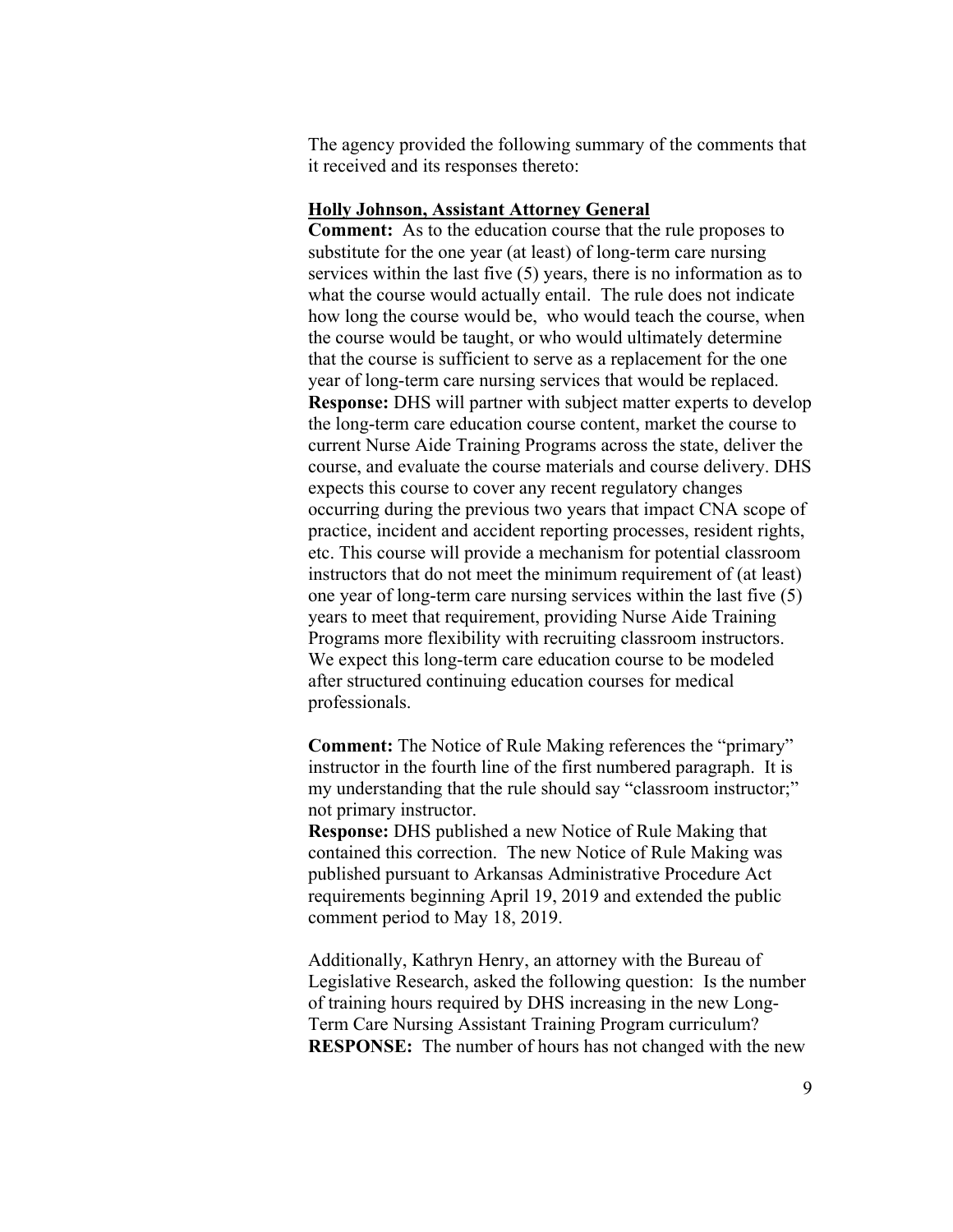curriculum, we have simply included newer information and removed content/skills that are no longer part of a CNA's scope of practice.

The proposed effective date is August 1, 2019.

**FINANCIAL IMPACT:** The agency reports that the cost to implement this rule is \$20,000.00 for the current fiscal year (\$10,000.00 in general revenue and \$10,000.00 in federal funds) and \$20,000.00 for the next fiscal year (\$10,000.00 in general revenue and \$10,000.00 in federal funds). The agency further reports that the state will contract with a qualified vendor to develop the continuing education course and implement the course for nursing assistant training program instructors. During the current fiscal year, the vendor will be responsible for course development, delivery, and tracking nursing assistant training program instructor participation and completion. In subsequent fiscal years, the contractor will be responsible for updating the content of the continuing education course (based on new federal or state regulation, guidelines, or best practices), delivering the content to new nursing assistant training program instructors, and tracking participation and completion.

**LEGAL AUTHORIZATION:** Pursuant to Arkansas Code Annotated § 20-76-201, DHS shall administer assigned forms of public assistance, supervise agencies and institutions caring for dependent or aged adults or adults with mental or physical disabilities, and administer other welfare activities or services that may be vested in it. *See* Ark. Code Ann. § 20-76-201(1). DHS shall also make rules and take actions as are necessary or desirable to carry out the provisions of Title 20, Chapter 76, Public Assistance Generally, of the Arkansas Code. *See* Ark. Code Ann. § 20-76-201(12). DHS may promulgate rules as necessary to conform to federal rules that affect its programs as necessary to receive any federal funds. *See* Ark. Code Ann. § 25-10-129(b). Arkansas Code Annotated § 20-77-107(a)(1) specifically authorizes DHS to "establish and maintain an indigent medical care program." Additionally, pursuant to Arkansas Code Annotated § 20-10-705, the Office of Long-Term Care shall promulgate rules necessary to implement an aide training program for all long-term care facilities in this state, to prescribe in-service training programs, and to enforce compliance with those programs. *See* Ark. Code Ann. § 20-10-705(a).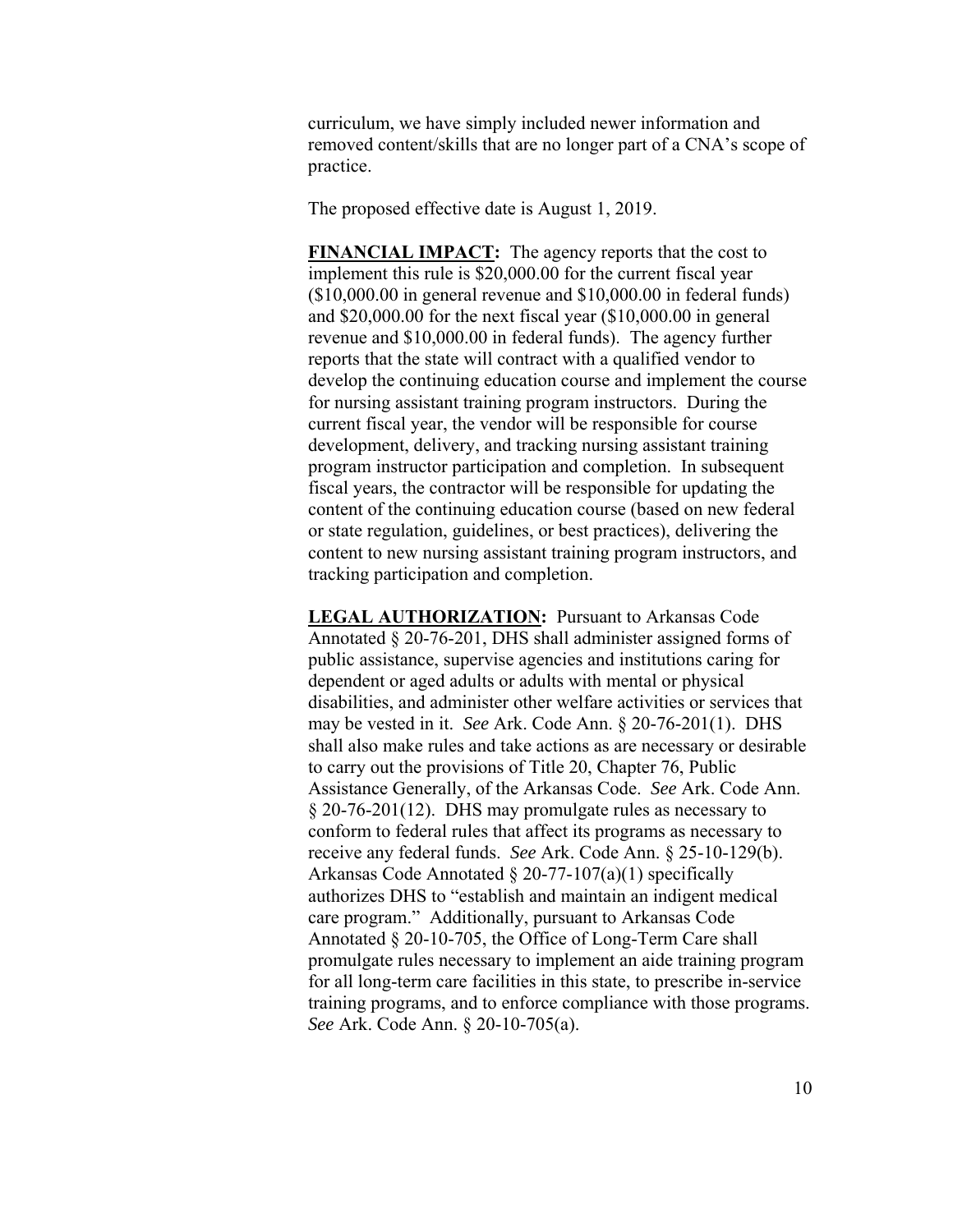Finally, the agency reports that this rule is required to comply with the following federal statutes and regulations: 42 U.S.C. § 1395i-3(b)(5), (e)(1)(A), and (f)(2), 42 U.S.C. § 1396r(b)(5), (e)(1)(A), and (f)(2), and 42 CFR §§ 483.151–154.

## **4. STATE PLANT BOARD (Mr. Scott Bray)**

## **a. SUBJECT: Arkansas Pest Control Law Rules and Regulations**

**DESCRIPTION:** This rule change by the Arkansas State Plant Board has been requested by industry. It will increase the percentage of exclusions of certain minimum treating standards contracts each business can issue annually. The exclusions permit businesses to waive certain treating methods at the request of the property owner or in cases of impracticality. This rule change will increase the number of registered agents that may be supervised by each commercial applicator. Currently each commercial applicator can supervise a maximum of twenty (20) technicians; this change will increase that to thirty (30) technicians. The rule change will also update minimum requirements for structural pest work on existing structures. Some of these treating standards have been in place since the 1970s and are being removed or changed due to updates in modern products, technology, and treating methods. Additionally, the rule change will remove the industry from being liable for certain disclosures such as moisture conditions in crawl spaces unless they have entered into a contract that addresses moisture or water conditions to the structure and/or disclosing hidden damage in crawl spaces that may be hidden by insulation, etc.

The changes could allow businesses to employ more technicians without the additional cost of employing commercial applicators to supervise them. The changes could also allow businesses to offer services at less expense to the consumer by updating and modernizing treating standards and disclosure requirements.

**PUBLIC COMMENT:** No public hearing was held. The public comment period expired on May 5, 2019. The Board received no comments.

Rebecca Miller-Rice, an attorney with the Bureau of Legislative Research, asked the following question and made mention of recent legislation: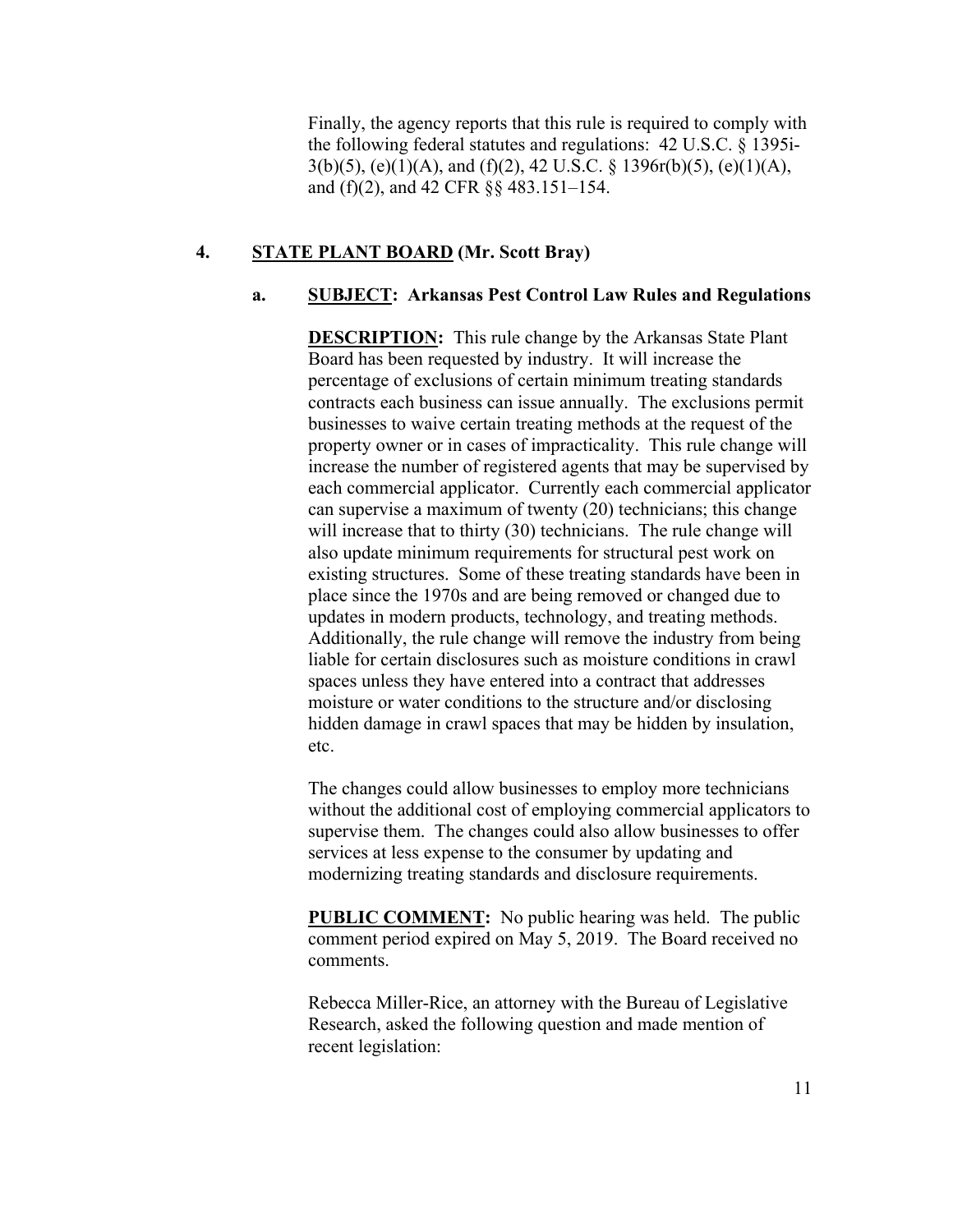(1) I just want to be sure that I am not missing anything. Am I correct that there are no changes being made to the penalty matrix included in the rules? **RESPONSE:** You are correct that this rule change does not affect the penalty matrix.

(2) I noticed the use of the term "regulation" throughout these rules. I just wanted to make mention of Acts 315, § 3204, and 893, § 1, of 2019. While neither is yet in effect, these Acts concern the use of that term and the amendment of rules to use the term "rule." **RESPONSE:** It's my understanding that we as a Department will start addressing our rules and making those changes throughout soon.

The proposed effective date is pending legislative review and approval.

**FINANCIAL IMPACT:** The agency states that the amended rule has no financial impact.

**LEGAL AUTHORIZATION:** Pursuant to Arkansas Code Annotated  $\S 17-35-105(a)(2)(A)$ , the State Plant Board ("Board") shall have the authority to adopt rules that shall have the full force and effect of law for the purpose of carrying into effect the provisions of the Arkansas Pest Control Law ("Law"), codified at Title 17, Chapter 37 of the Arkansas Code, concerning pest control services. The rules may include the authorization to require licensed operators to submit written monthly reports setting out the description and location of properties on which pest control service has been rendered and such other information relative thereto as the Board shall deem necessary. *See* Ark. Code Ann. § 17-37-  $105(a)(2)(B)$ . The rules may further include minimum standards for pest control service work and shall include fees sufficient to pay the cost of carrying out the provisions of the Law. *See* Ark. Code Ann. § 17-37-105(a)(2)(C).

# **5. ARKANSAS PUBLIC EMPLOYEES RETIREMENT SYSTEM (Mr. Jay Wills, Ms. Jessica Middleton)**

## **a. SUBJECT: R 203 Disability Retirement**

**DESCRIPTION:** The proposed amendment to the rule by the Arkansas Public Employees Retirement System ("APERS")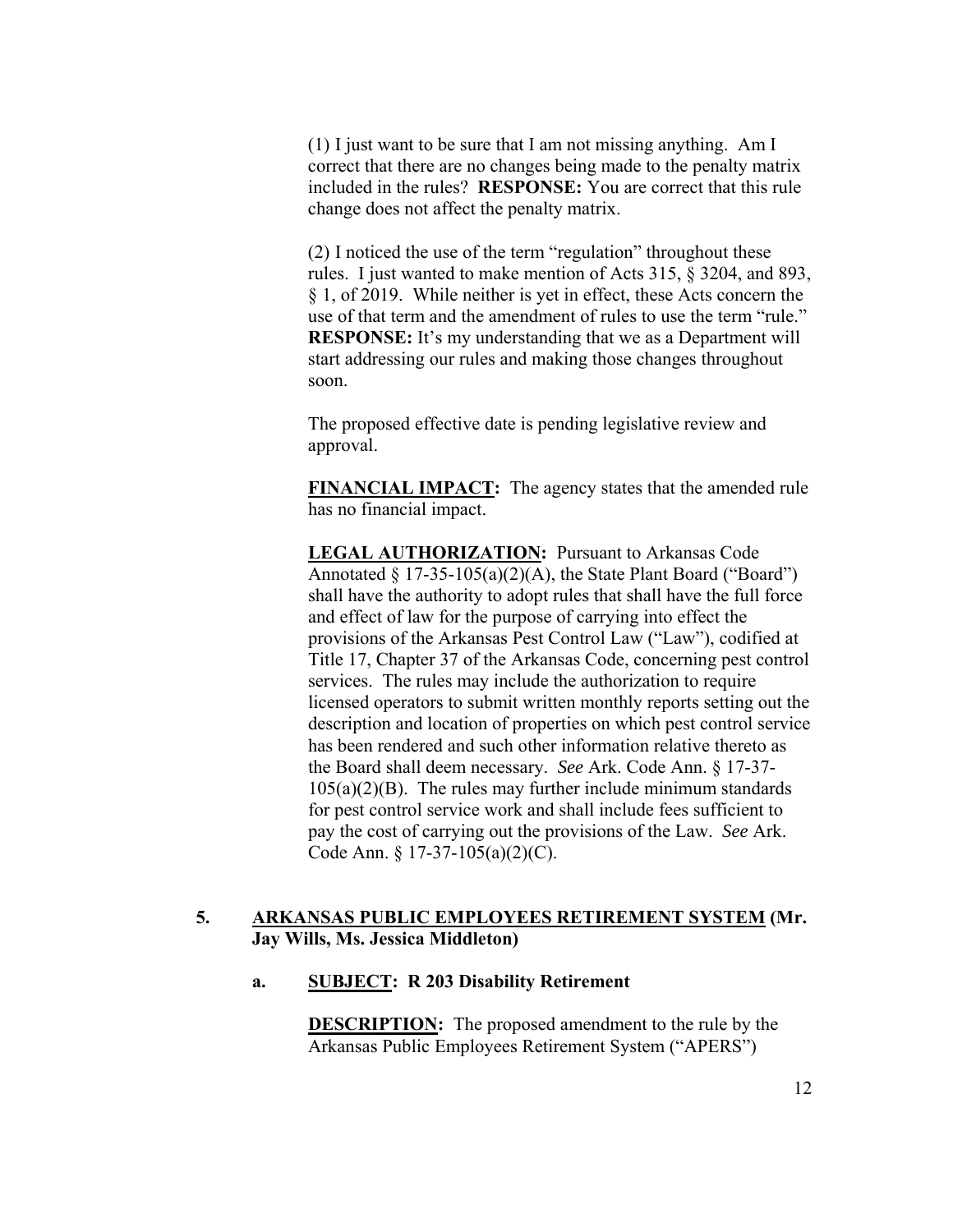permits a disabled APERS member to receive benefits the first day of the calendar month following APERS's approval of the disability.

**PUBLIC COMMENT:** A public hearing was held on May 17, 2019. The public comment period expired that same day. The System received no comments.

The proposed effective date is pending legislative review and approval.

**FINANCIAL IMPACT:** The agency states that the amended rule has no financial impact.

**LEGAL AUTHORIZATION:** Pursuant to Arkansas Code Annotated  $\S$  24-4-105(b)(1), the Board of Trustees of the Arkansas Public Employees Retirement System ("System") shall make all rules as it shall deem necessary from time to time in the transaction of its business and in administering the System. The proposed amendment to the rule is premised on Ark. Code Ann. § 24-4- 511(a)(2), as amended by Act 332 of 2013, § 9.

## **6. COMMISSION FOR ARKANSAS PUBLIC SCHOOL ACADEMIC FACILITIES AND TRANSPORTATION (Ms. Jennifer Dedman)**

## **a. SUBJECT: Specifications Governing School Bus Design**

**DESCRIPTION:** The Commission for Arkansas Public School Academic Facilities and Transportation Rules for the Specifications Governing School Bus Design were last updated in 2012. Since that time, there have been changes to the Federal Motor Vehicle Safety Standards, 49 C.F.R. Part 571, and the specifications of the National Congress on School Transportation. These rules have been amended to reflect changes in bus safety standards and specifications.

**PUBLIC COMMENT:** A public hearing was held on December 27, 2018. The public comment period expired on January 18, 2019. The agency provided the following summary of the comments that it received and its responses thereto: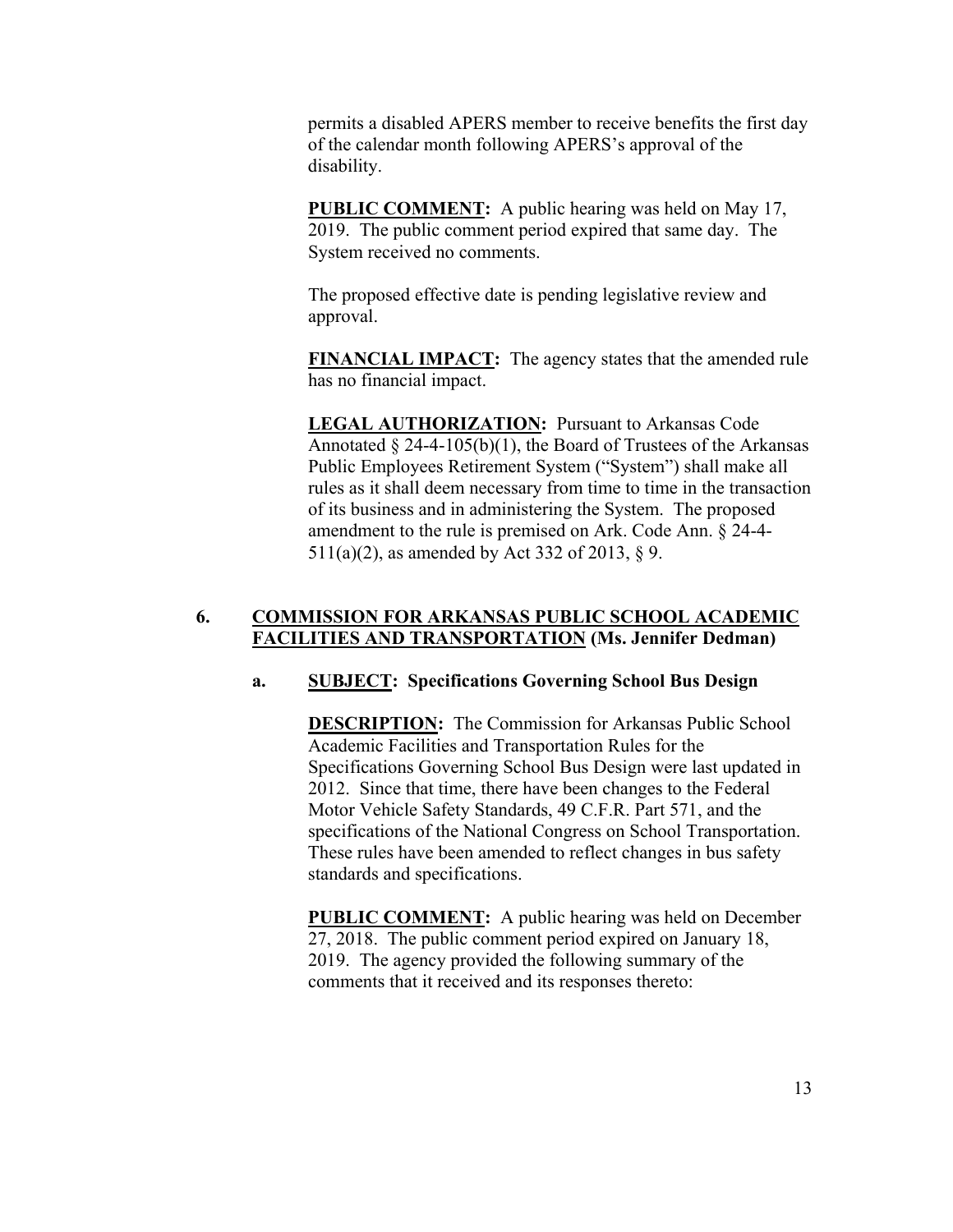**Name: Mike Wingerter, Central States Bus Sales (Bluebird) Comment:** I was wanting to address the mandatory of air brakes on all school buses with 65 passenger and greater for capacity. I'm not opposed to that at all. What I would like to see put in place–we were prior to the last spec meeting a hydraulic brake state. Missouri is a hydraulic state right now. It's a safe brake. There's nothing wrong with it. School districts in Arkansas, especially in the rural areas–their money is based on enrollment totally. There's no dedicated transportation funding for the State of Arkansas. So what happens is drivers now have to be required to go get their air brake endorsement, which is not just go take an air brake test anymore.You have to take the whole test. When they do, instead of–I use this as an example–making \$15 an hour driving a school bus, they can go right down the street and drive a dump truck and make twice the money per hour because of their air brake endorsement. With that being said, the districts in the rural areas that have less money can afford hydraulic brake buses. They're cheaper than the air brake buses. They're also easier to obtain drivers and maintain drivers. Just like to see that as an option. Maybe not in the big buses–the type D buses–but at least in the type C buses. Seventy-seven passengers is the most capacity you can do in a type C bus. Why not make it an option? **Agency Response:** Comment considered. No change made. Districts will not be required to retire their current buses, including those which may have hydraulic brakes, but all buses purchased after the effective date of these rules should have air brakes, due to safety concerns with hydraulic brakes.

**Name: Lucas Harder, Arkansas School Boards Association Comment (1):** 1.01: There is a "the" missing from between "as" and "Commission."

**Agency Response:** Comment considered. The change was made.

**Comment (2):** 9.01-9.04: While this is simply moving the existing language from Section 37.00, I would recommend adding "Rear" in front of "Bumper" to more closely match the language in 8.01 through 8.03 and to more easily distinguish between the two sets of bumpers without needing to reference the Rules section. **Agency Response:** Comment considered. The change was made.

**Comment (3):**  $49.0548.05$ : There is an unnecessary "r" here so that "no" has become "nor." **Agency Response:** Comment considered. The change was made.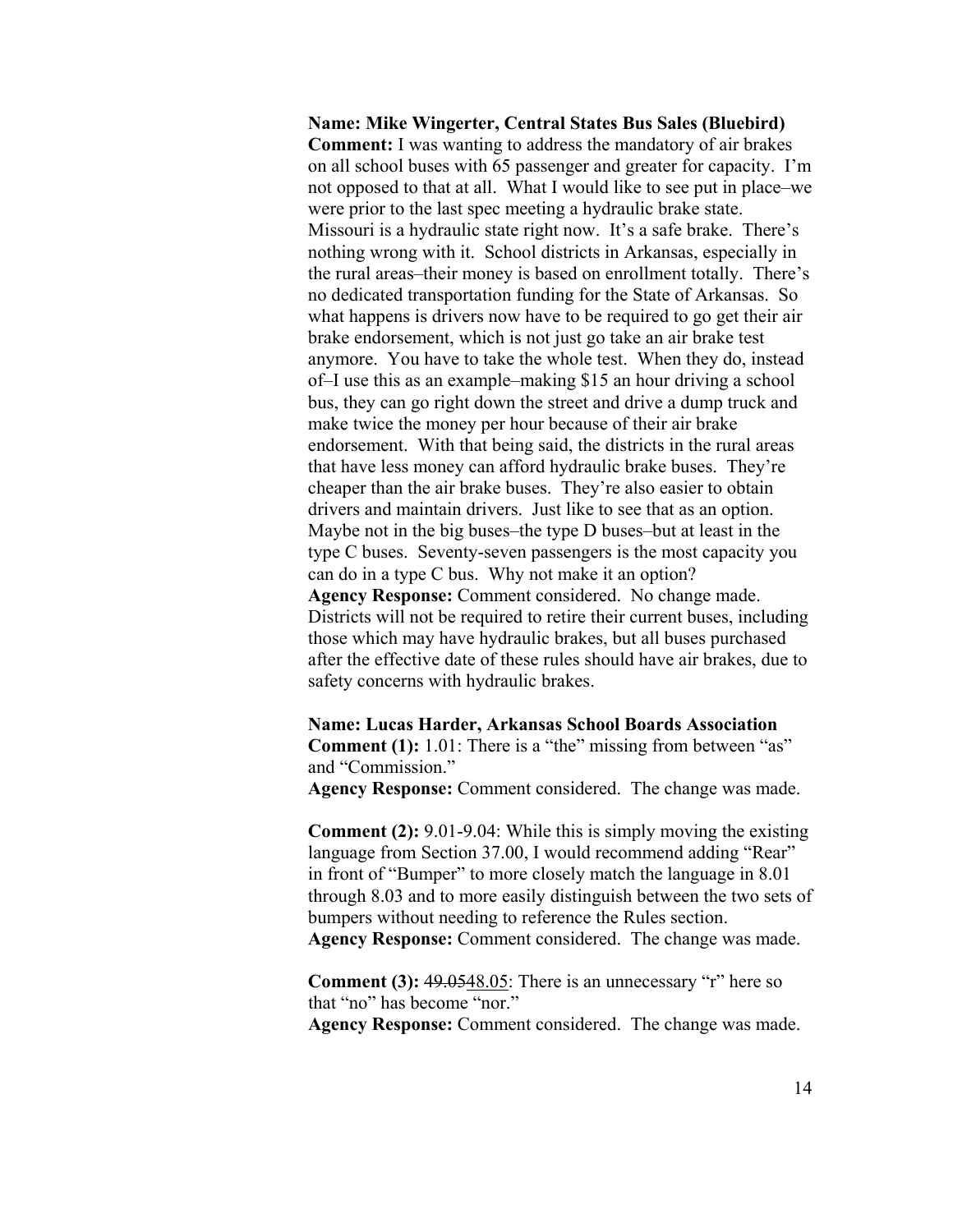**Comment (4):** 52.0451.04: This is duplicative language with that in 40.0139.01.

**Agency Response:** Comment considered. No change made.

**Comment (5):** 70.00: This appears to be duplicative of 14.00. **Agency Response:** Comment considered. No change made. Section 14.00 covers the entire exhaust system.

**Comment (6):** 78.08: This should be 12.03 instead of 11.03. **Agency Response:** Comment considered. The change was made.

**Comment (7):** 83.01: "or transit bus" is included twice. **Agency Response:** Comment considered. The change was made.

**Comment (8):** 84.13: The "shall be" in "CNG buses shall have a positive, quick-acting (1/4 turn) shut-off control valve shall be installed in" is unnecessary.

**Agency Response:** Comment considered. The change was made.

The proposed effective date is pending legislative review and approval.

**FINANCIAL IMPACT:** The agency states that the amended rule has no financial impact.

**LEGAL AUTHORIZATION:** The Commission for Arkansas Public School Academic Facilities and Transportation shall have responsibility for drawing up the minimum specifications for all school buses. *See* Ark. Code Ann. § 6-21-304(b)(2).

# **7. ARKANSAS TEACHER RETIREMENT SYSTEM (Ms. Laura Gilson, Mr. Clint Rhoden)**

# **a. SUBJECT: ATRS Rule 4 – Election Board of Trustees**

**DESCRIPTION:** Rule 4 by the Arkansas Teacher Retirement System concerns the election of the System's Board of Trustees. The System proposes the following revisions to its Rule 4:

## *Substantive Changes: None*

 Although this is technically a "new" rule because the rule has been renumbered and renamed, the language of the new rule is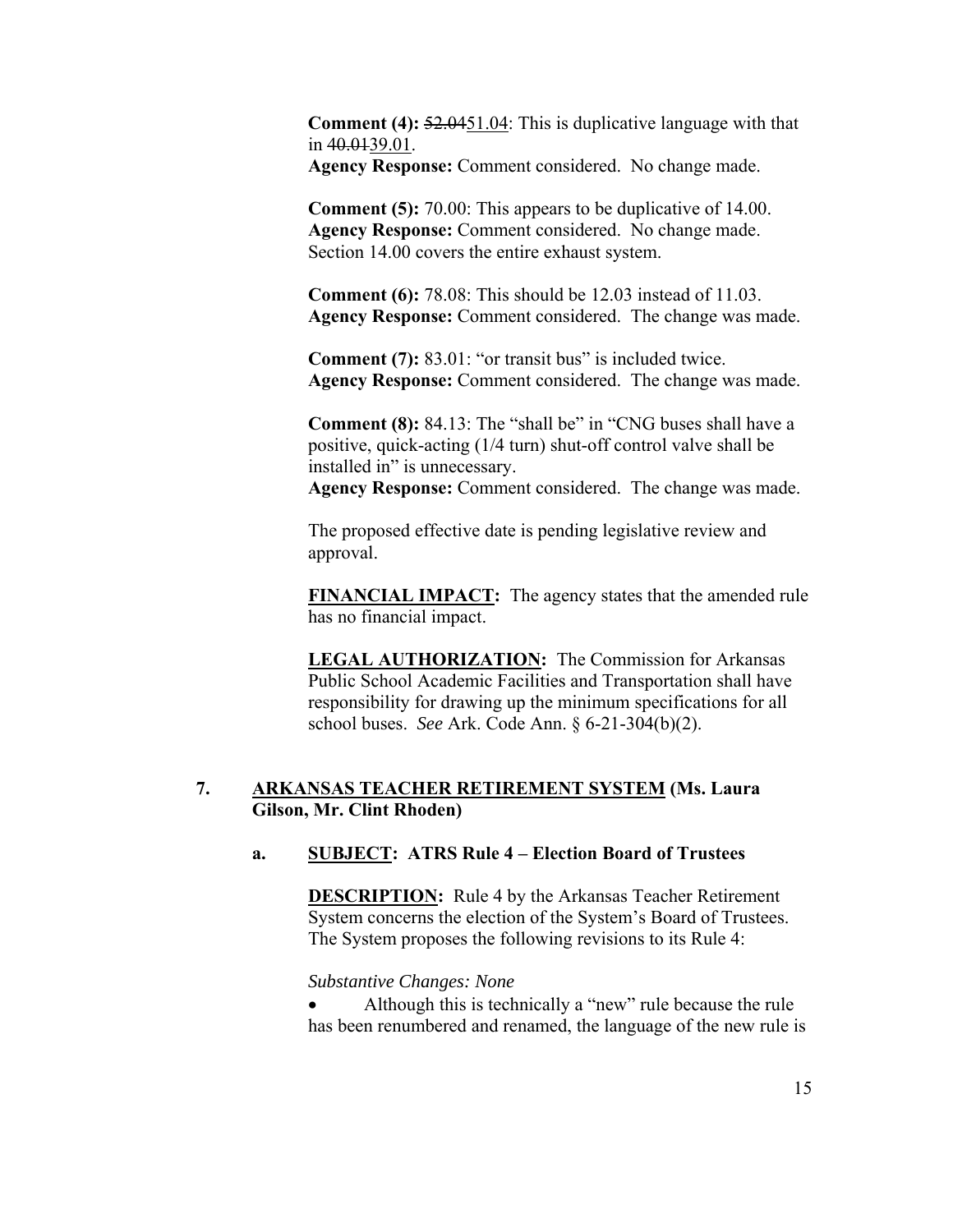almost entirely imported from existing language in ATRS Rules 4- 1 and 4-2.

• ATRS reformatted and reorganized the existing two (2) rules into one rule for consistency and professionalism.

 The existing rules 4-1 and 4-2 are therefore proposed to be stricken and repealed and replaced with new ATRS Rule 4 – Board of Trustees Composition and Elections.

#### *Non-Substantive Changes:*

 To replace obsolete OPM classifications with the current OPM classifications for candidacy and voting eligibility.

 To equate "educational cooperative director" with "superintendent" as service as an ATRS administrator trustee consistent with Ark Code. Ann. § 24-7-301.

 To reorganize Section D on page 4-6 to group all of the rules regarding trustee attendance and vacancies into the same section.

• To correct formatting issues, renumbering, grammar, and spelling, where appropriate.

 To recapture previously promulgated language inadvertently omitted in a 2015 filing so the language in this new rule accurately reflects the rule as promulgated.

**PUBLIC COMMENT:** No public hearing was held. The public comment period expired on May 20, 2019. The System received no comments.

The proposed effective date is pending legislative review and approval.

**FINANCIAL IMPACT:** The agency states that the amended rule has no financial impact.

**LEGAL AUTHORIZATION:** Pursuant to Arkansas Code Annotated  $\S$  24-7-301(5), the member and retirant trustees of the Arkansas Teacher Retirement System ("System") shall be elected in accordance with rules as have been adopted by the System's Board of Trustees ("Board") to govern the elections. The Board shall further adopt its own rules pertaining to attendance and vacancies as provided in Ark. Code Ann. § 24-7-302(b). *See* Ark. Code Ann.  $\S$  24-7-302(c). Further authority for the rulemaking can be found in Ark. Code Ann. § 24-7-305(b)(1), which provides that the Board shall promulgate rules as it deems necessary from time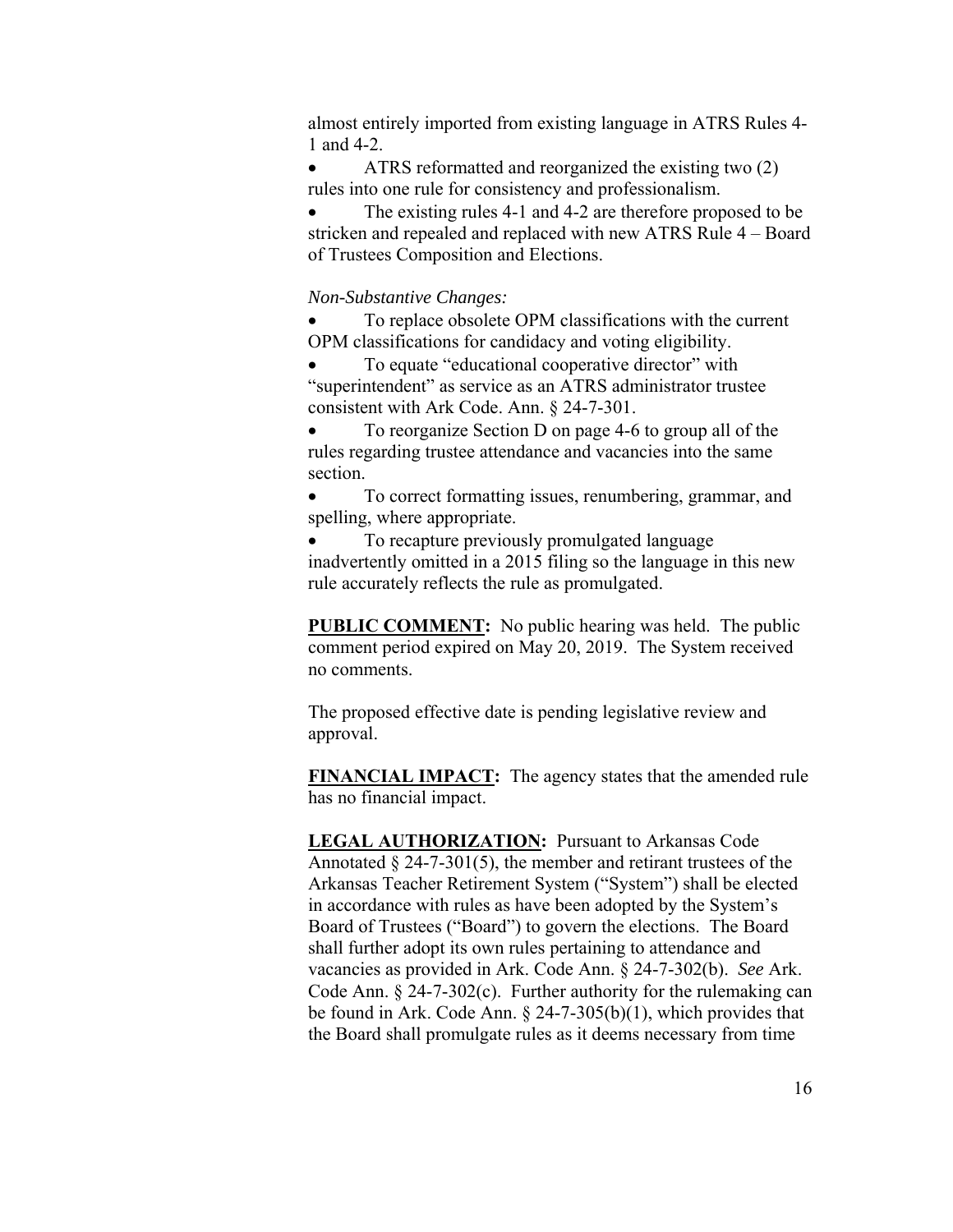to time in the transaction of its business and in administering the System.

## **b. SUBJECT: ATRS Rule 7 – Reporting and Eligibility**

**DESCRIPTION:** Rule 7 by the Arkansas Teacher Retirement System provides members and employers with rules regarding reporting of salary and service credit and the rules for final average salary; it combines several rules into one. The System proposes the following revisions to its Rule 7:

#### *Substantive Changes:*

 Although this is technically a "new" rule because the rule has been renumbered and renamed, the language of the new rule is almost entirely imported from existing language in ATRS Rules 7- 1, 7-2, 7-3, and 7-4.

• ATRS reformatted and reorganized the existing four (4) rules into one rule for consistency and professionalism.

 The existing rules 7-1, 7-2, 7-3, and 7-4 are therefore proposed to be stricken and repealed and replaced with new ATRS Rule 7 – Reporting and Eligibility.

 Page 7-3, paragraph 7, to reflect ATRS Board of Trustee resolution regarding benchmarks for computation of final average salary.

 Page 7-7, Section F, to reflect an interest penalty increase from six percent  $(6\%)$  in existing Rule 7-4, to eight percent  $(8\%)$ , as adopted by ATRS Board of Trustee resolution.

#### *Non-Substantive Changes:*

 To correct formatting issues, renumbering, grammar, and spelling, where appropriate.

**PUBLIC COMMENT:** No public hearing was held. The public comment period expired on May 20, 2019. The System received no comments.

Rebecca Miller-Rice, an attorney with the Bureau of Legislative Research, asked the following questions:

(1) Section 1.B.6. – Is July 1, 2018 the correct date? Is it the System's intent to make this particular section retroactive? If it is the intent, on what authority does the System rely to do so? **RESPONSE:** July 1, 2018 is the correct date. The date change in the rule reflects the Board Resolution adopted November 13, 2017.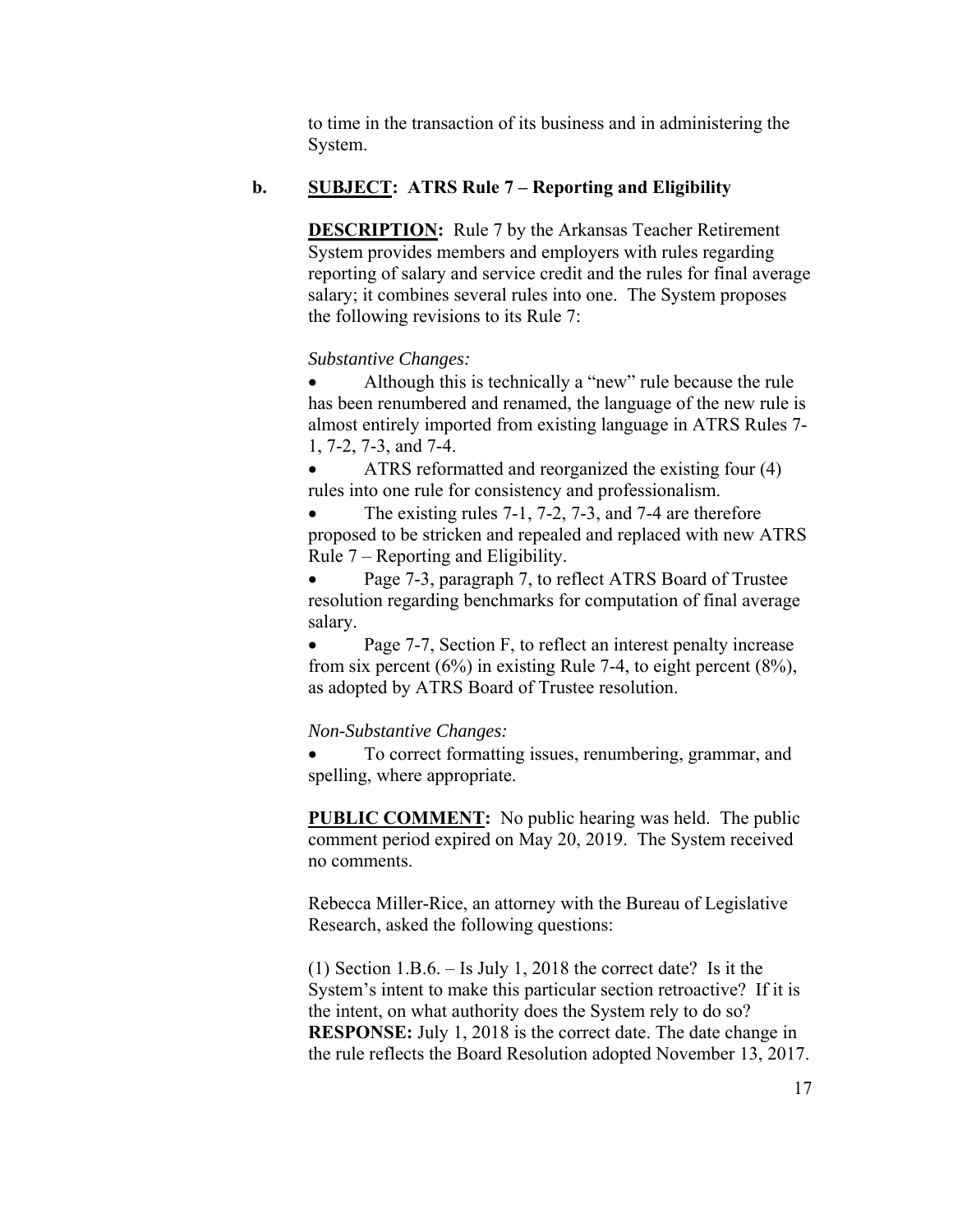[Resolution was attached to response.] The Board resolution allowed ATRS to use a 5-year final average salary beginning July 1, 2018. Arkansas Code 24-7-202(18), in conjunction with 24-7- 736(f), allows the Board to adopt by resolution the FAS range from 3 to 5 years.

(2) Section  $1.B.6. - Is the five (5) year final average a new change$ to the rules? It is not indicated in italicized black font as are other changes, but it appears from the prior rule that it was a three (3) year average? If it is a change, on what authority does the System rely for the change? **RESPONSE:** The mark-up version that I have shows the July 1, 2018 date italicized and in black font, and the following paragraph as well, which more thoroughly outlines the Board's November 13, 2017 resolution. I see that the words "five (5)" in paragraph 1.B.6. should also have been in black and italicized. Thank you for catching that. Paragraph 1.B.6. should otherwise be identical to the current version of the rule.

The proposed effective date is pending legislative review and approval.

**FINANCIAL IMPACT:** The agency states that the amended rule has no financial impact.

**LEGAL AUTHORIZATION:** Pursuant to Arkansas Code Annotated § 24-7-301, the general administration and responsibility for the proper operation of the Arkansas Teacher Retirement System ("System") is vested in a board of trustees. The Board of Trustees shall promulgate rules as it deems necessary from time to time in the transaction of its business and in administering the System. *See* Ark. Code Ann. § 24-7-305(b)(1).

### **c. SUBJECT: ATRS Rule 8 – Purchases and Refunds**

**DESCRIPTION:** Rule 8 by the Arkansas Teacher Retirement System concerns the purchase of service credit and the repayment of refunds. The System proposes the following revisions to its Rule 8:

*Substantive Changes:* 

 Although this is technically a "new" rule because the rule has been renumbered and renamed, the language of the new rule is almost entirely imported from existing language in ATRS Rules 8- 1, 8-2, 8-4, 8-5, 8-6, 8-7, 8-19, and 8-20.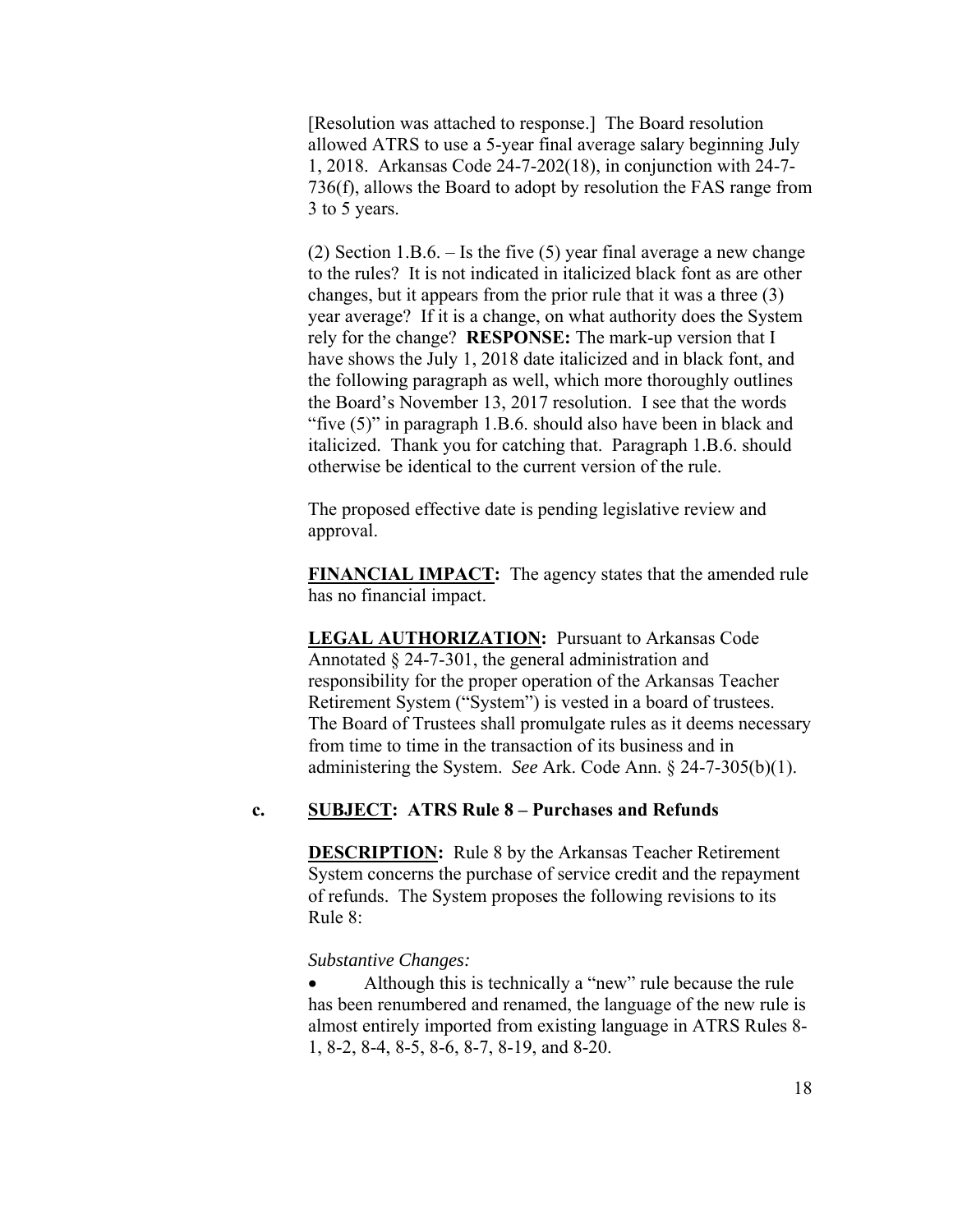ATRS reformatted and reorganized the existing eight (8) rules into one rule for consistency and professionalism.

 The existing rules 8-1, 8-2, 8-4, 8-5, 8-6, 8-7, 8-19, and 8- 20 are therefore proposed to be stricken and repealed and replaced with new ATRS Rule 8 – Purchases and Refunds.

 Table on page 8-2, IV.B., list the interest rate for refunded contributions.

### *Non-Substantive Changes:*

 To correct formatting issues, renumbering, grammar, and spelling, where appropriate.

**PUBLIC COMMENT:** No public hearing was held. The public comment period expired on May 20, 2019. The System received no comments.

The proposed effective date is pending legislative review and approval.

**FINANCIAL IMPACT:** The agency states that the amended rule has no financial impact.

**LEGAL AUTHORIZATION:** Pursuant to Arkansas Code Annotated § 24-7-301, the general administration and responsibility for the proper operation of the Arkansas Teacher Retirement System ("System") is vested in a board of trustees. The Board of Trustees shall promulgate rules as it deems necessary from time to time in the transaction of its business and in administering the System. *See* Ark. Code Ann. § 24-7-305(b)(1).

## **d. SUBJECT: ATRS Rule 10 – T-DROP and Return to Service**

**DESCRIPTION:** Rule 10 by the Arkansas Teacher Retirement System concerns the T-DROP, or deferred retirement option plan, and return to service. The System proposes the following revisions to its Rule 10:

*Substantive Changes:* 

 Although this is technically a "new" rule because the rule has been renumbered and renamed, the language of the new rule is almost entirely imported from existing language in ATRS Rules 10-2 and 10-3.

 ATRS reformatted and reorganized the existing two (2) rules into one rule for consistency and professionalism.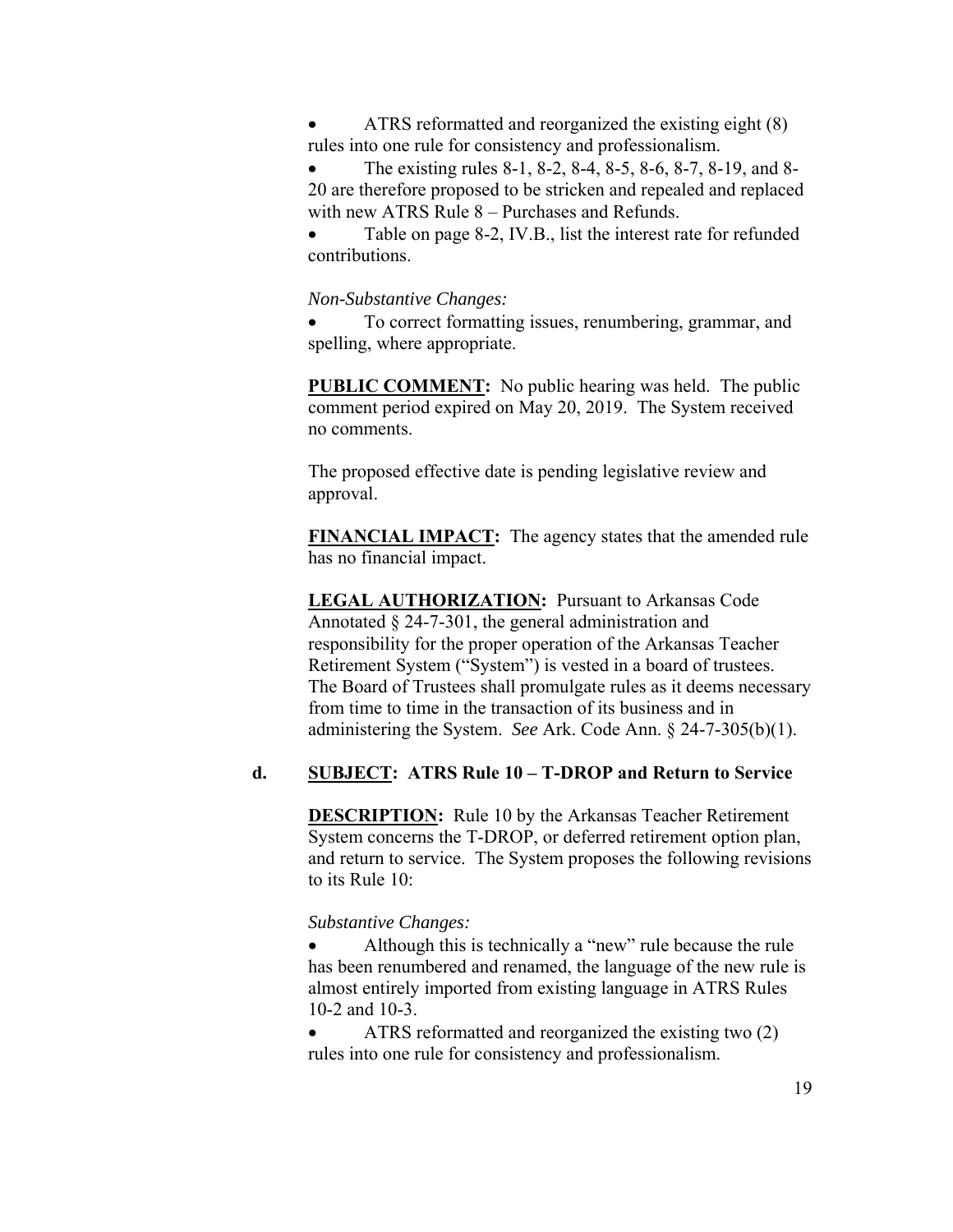The existing rules 10-2 and 10-3 are therefore proposed to be stricken and repealed and replaced with new ATRS Rule 10 – T-DROP and Return to Service.

 Increase the number of withdrawals from the T-DROP Cash Balance Account from two (2) to six (6) times per quarter as adopted by the Board of Trustees.

 Allow member to withdraw set amounts from their T-DROP Cash Balance Account until the account is depleted.

 Reallocate the T-DROP Cash Balance Account Interest Schedule to increase interest earned on the account as adopted by the Board of Trustees.

 Specify that the T-DROP Cash Balance Account Interest Schedule will remain in effect unless the Board of Trustees lowers the earned interest rates.

### *Non-Substantive Changes:*

 To correct formatting issues, renumbering, grammar, and spelling, where appropriate.

**PUBLIC COMMENT:** No public hearing was held. The public comment period expired on May 20, 2019. The System received no comments.

The proposed effective date is pending legislative review and approval.

**FINANCIAL IMPACT:** The agency states that the amended rule has no financial impact.

**LEGAL AUTHORIZATION:** Pursuant to Arkansas Code Annotated § 24-7-301, the general administration and responsibility for the proper operation of the Arkansas Teacher Retirement System ("System") is vested in a board of trustees. The Board of Trustees shall promulgate rules as it deems necessary from time to time in the transaction of its business and in administering the System. *See* Ark. Code Ann. § 24-7-305(b)(1).

## **e. SUBJECT: ATRS Rule 16 – Cash and Savings Help (CASH) Program**

**DESCRIPTION:** Rule 16 by the Arkansas Teacher Retirement System concerns the Cash and Savings Help (CASH) Program. The System proposes the following revisions to its Rule 16: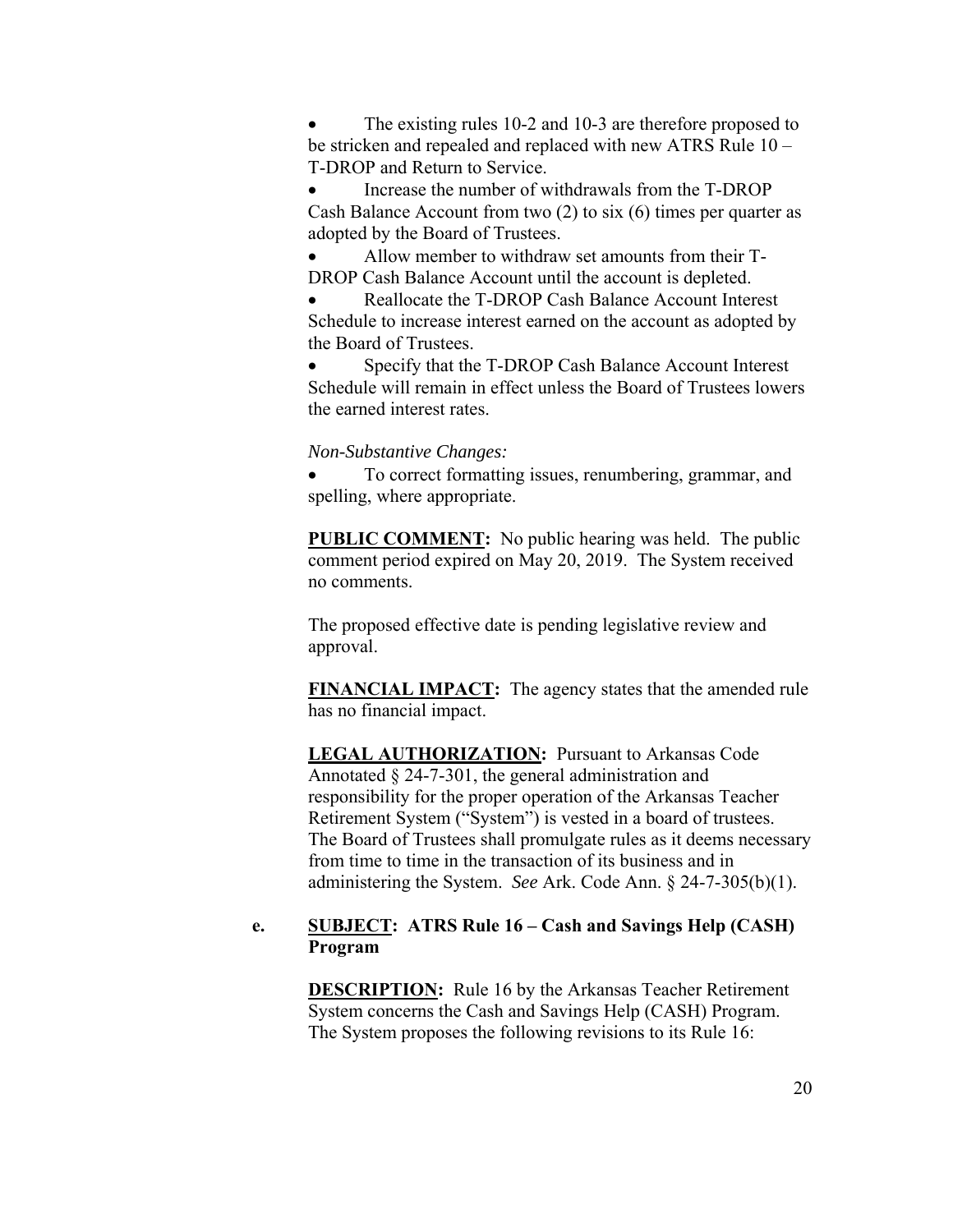#### *Substantive Changes:*

 Although this is technically a "new" rule because the rule has been renumbered and renamed, the language of the new rule is almost entirely imported from existing language in ATRS Rule 16- 1.

• The existing rule 16-1 is therefore proposed to be stricken and repealed and replaced with new ATRS Rule 16 – Cash and Savings Help (CASH) Program.

#### *Non-Substantive Changes:*

 To add a section to notify members that a CASH program offering is established and adopted by the Board of Trustees by resolution, as authorized under § 24-7-505.

 To correct formatting issues, renumbering, grammar, and spelling, where appropriate.

**PUBLIC COMMENT:** No public hearing was held. The public comment period expired on May 20, 2019. The System received no comments.

Rebecca Miller-Rice, an attorney with the Bureau of Legislative Research, asked the following question:

Per Section III, the applicable members, offering period, and CASH Program formula for a particular offering will be established and approved by the Board through a properly adopted resolution. Following their adoption, will they be promulgated by rule as well? **RESPONSE:** The above-referenced Rule 16 is unique in that it allows offers, made by Board Resolution, for a specific set of members for a specific time period, which is outlined in the resolution. So, to answer your question, we do not adopt rules regarding the offering, because once that offer expires, it is no longer valid. ATRS does, however, need Rule 16, in the event the Board intends to make another offer by resolution to a specific set of members.

The proposed effective date is pending legislative review and approval.

**FINANCIAL IMPACT:** The agency states that the amended rule has no financial impact.

**LEGAL AUTHORIZATION:** Arkansas Code Annotated § 24-7- 505 authorizes the Board of Trustees ("Board") of the Arkansas